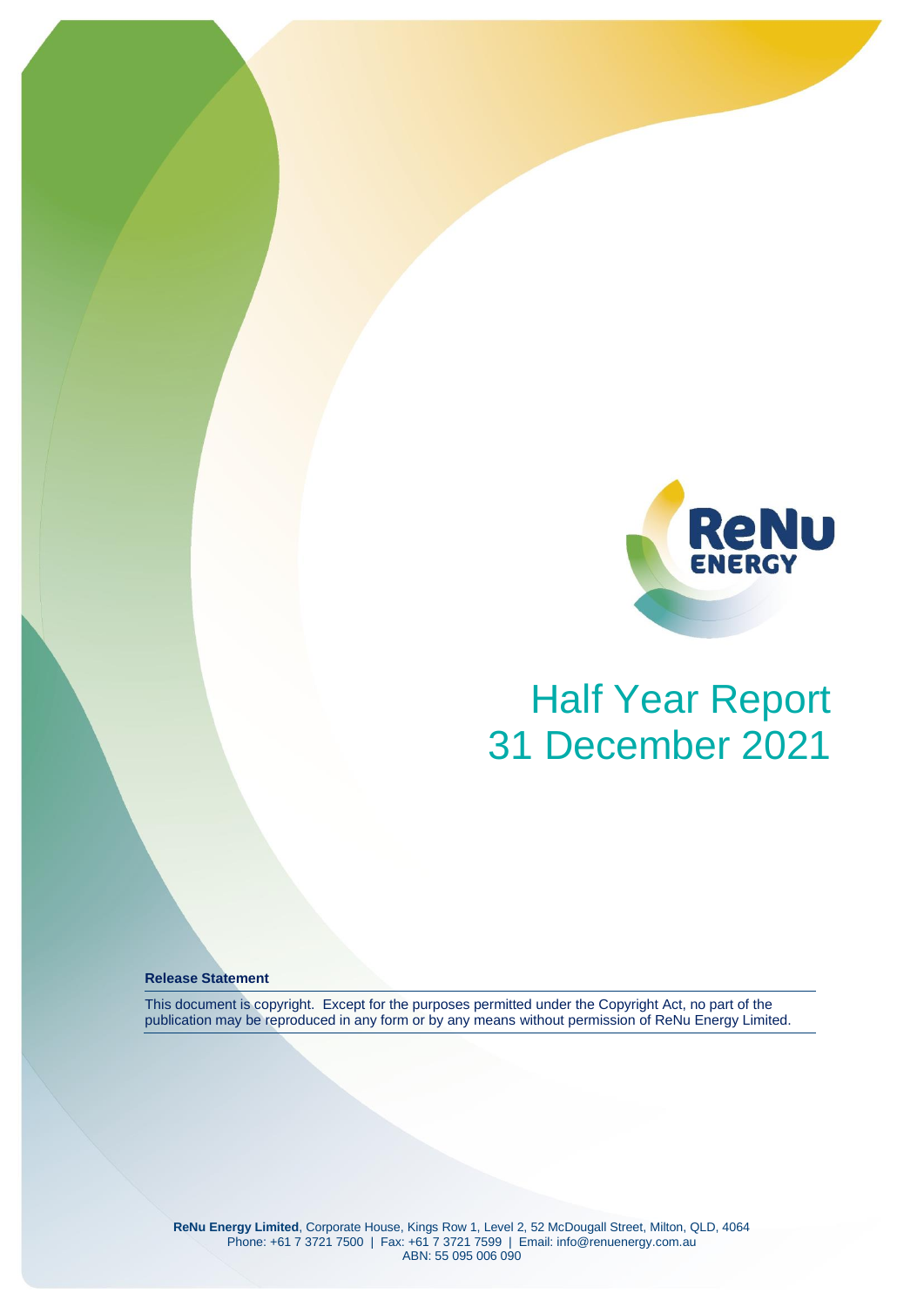

Previous corresponding period: 31 December 2020

## APPENDIX 4D

### HALF YEAR REPORT

Name of entity

| <b>RENU ENERGY LIMITED</b> |                  |
|----------------------------|------------------|
| <b>ABN</b>                 | Half year ended  |
| 55 095 006 090             | 31 December 2021 |

### **Results for announcement to the market**

| <b>Results</b>                                   | <b>HY Dec</b><br>2021 | <b>HY</b> Dec<br>2020<br>S | Change     | Change<br>% |
|--------------------------------------------------|-----------------------|----------------------------|------------|-------------|
| Revenues from ordinary activities <sup>(1)</sup> | 17,173                | 397.065                    | (379, 892) | (96%)       |
| Net loss for the period attributable to members  | (1,093,255)           | (349,059)                  | (744, 196) | (213%)      |

(1) HY Dec 2020 includes revenues from discontinued operations, but excludes ReNu Energy's share of revenues of associated companies

| Net Tangible Asset Backing                       | As at 31 December<br>2021 | As at 31 December<br>2020 |
|--------------------------------------------------|---------------------------|---------------------------|
| Net tangible asset backing per ordinary security | \$0.025                   | \$0.019                   |

#### **Brief explanation of any of the figures reported above:**

The loss for HY Dec 2021 was higher than the previous period due to the HY Dec 2020 results incorporating a one-off gain from discontinued operations and COVID-19 grant income. The HY Dec 2020 results also incorporate the 2020 financial year R&D tax incentive refund whereas the 2021 financial year R&D tax incentive refund was largely included in the June 2021 results (and is therefore not reflected in the HY Dec 2021 results).

Please refer to the attached Director's Report for further commentary on the results and activities for the period and refer to the attached Half Year Financial Report for the detailed financial statements.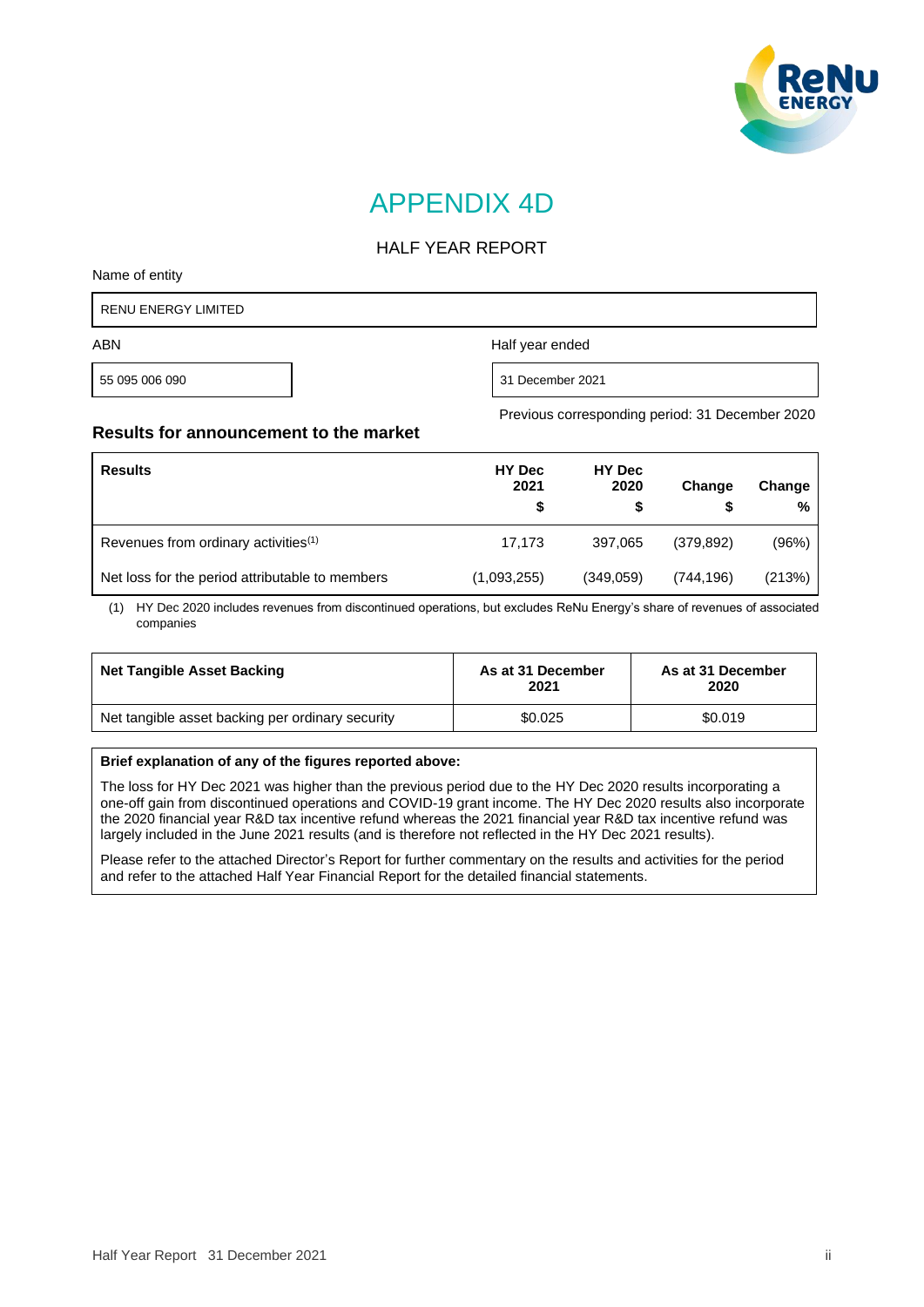

# DIRECTORS' REPORT

Your Directors submit their report for ReNu Energy Limited (**ReNu Energy** or the **Company**) for the half year ended 31 December 2021.

## **DIRECTORS**

The names of the Directors of ReNu Energy in office during the half year and until the date of this report are as follows.

Boyd White (Non-executive Chairman)

Tony Louka (Non-executive Director)

Tim Scholefield (Executive Director to 31 December 2021, Non-executive Director from 1 January 2022)

Geoffrey Drucker (Executive Director) (appointed 8 February 2022)

Susan Oliver (Non-executive Director) (appointed 8 February 2022)

Directors were in office for this entire period unless otherwise stated.

## **CEO AND COMPANY SECRETARY**

Greg Watson

## **CORPORATE STRUCTURE**

ReNu Energy is a company limited by shares, incorporated and domiciled in Australia. Its registered office and principal place of business is Corporate House, Kings Row 1, Level 2, 52 McDougall Street, Milton, QLD, 4064.

## **PRINCIPAL ACTIVITIES**

ReNu Energy's purpose is to strategically drive the transition to a low carbon future. It does this by investing in renewable and clean energy technologies and identifying and developing hydrogen projects to create stakeholder value, enabling the transformation to a low carbon future through collaboration and innovation. ReNu Energy's vision is to be a leader in the renewable and clean energy sector in Australia striving for a sustainable future, producing hydrogen for domestic use and with a portfolio of domestic and international projects.

## **REVIEW AND RESULTS OF OPERATIONS**

### **Operational review**

During the half year ReNu Energy invested in Australian ingenuity through:

- A \$300,000 investment by way of convertible notes in Uniflow Power Limited (**Uniflow**), an Australian unlisted public company, commercialising a unique, micro renewable energy generator – The Cobber.
- A \$500,000 investment in Enosi Australia Pty Ltd (**Enosi**), an Australian company that has developed Powertracer, a leading grid-scale renewable energy trading and tracing solution.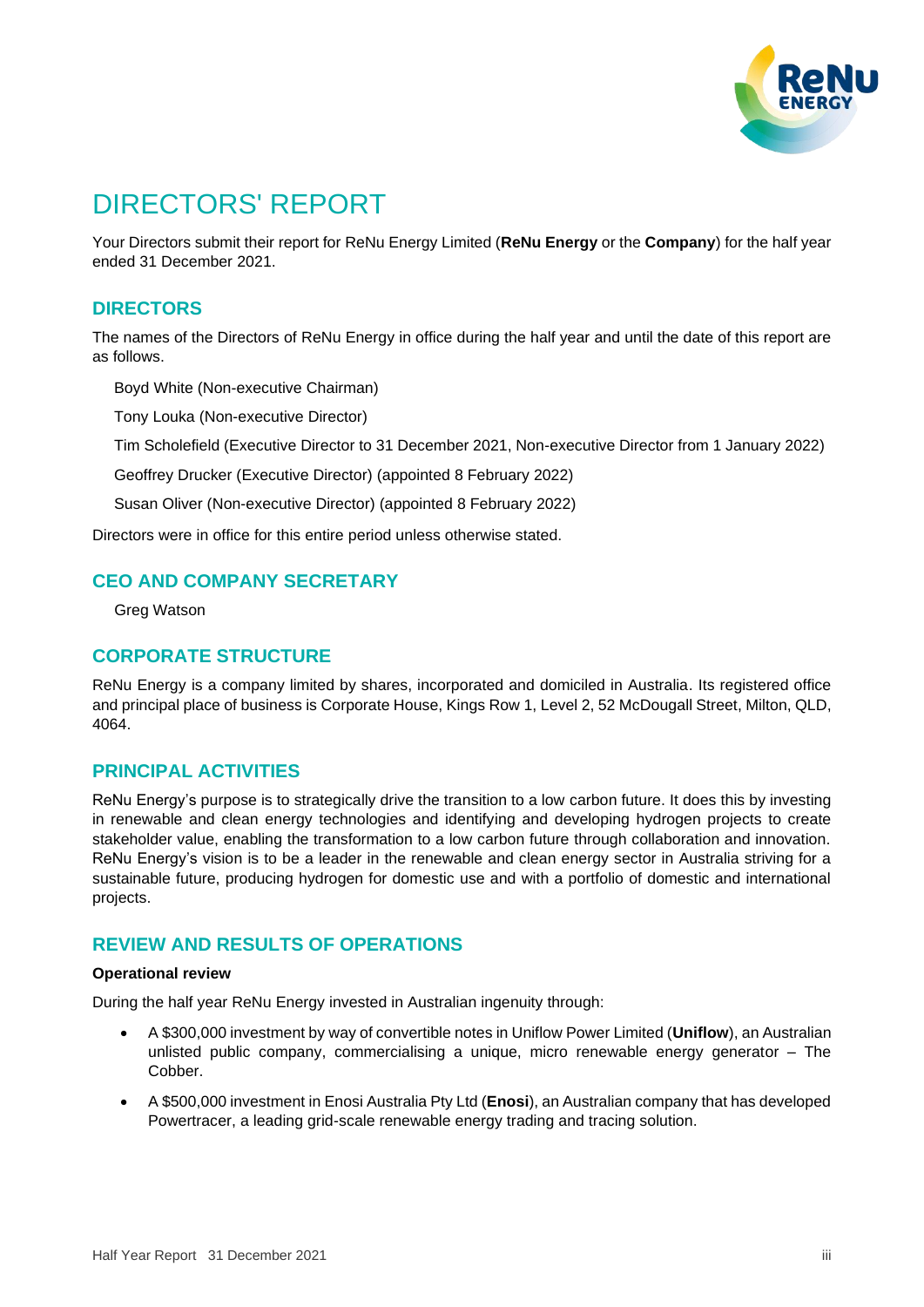

# DIRECTORS' REPORT (Continued)

- A \$450,000 investment in Allegro Energy Pty Ltd (**Allegro**), an Australian energy storage solution and battery technology company that has developed a unique water-based electrolyte, which can be used in the development of high performance, safe, non-toxic, non-flammable supercapacitors and redox flow batteries at a significantly lower cost than those currently available in the market.
- Announcing the proposed 100% acquisition of Countrywide Renewable Hydrogen Limited (**CRH**), an Australian company that originates green hydrogen projects with a view to developing them in collaboration with project partners and governments, initially targeting domestic market demand and where viable, expanding the projects to meet future export demand.

The acquisition of 100% of CRH completed on 8 February 2022 through the issue of 134,659,520 fully paid ordinary shares. Through the acquisition, ReNu Energy gains a foothold in the growing green hydrogen industry through the Melbourne Hydrogen Hub, Hydrogen Tasmania and Hydrogen Portland projects, and a pipeline of opportunities in Canada and the USA.

### **Corporate**

On 9 December 2021, ReNu Energy completed a capital raising of \$2.376 million (before costs) through the issue of 26.4 million new ReNu Energy shares at an issue price of \$0.090 per share by way of placement to professional and sophisticated investors. Subscribers also received one free attaching option (ASX:RNEO) for every four shares subscribed for with a strike price of \$0.07 per share and an expiry date of 31 December 2023. Demand for the placement exceeded more than two times the amount raised with the Company welcoming several new funds, family offices and new shareholders to the register.

ReNu Energy announced on 6 December 2021 a Shareholder Share Purchase Plan (**SPP**), through which Eligible Shareholders can apply for up to \$30,000 worth of shares. The new shares will be issued at 9 cents per share. Subscribers will also receive 1 free ASX listed attaching option (ASX: RNEO) for every 4 shares subscribed for, with an exercise price of 7 cents per share and an expiry date of 31 December 2023. The SPP closed on 11 February 2022 raising \$1,246,800.

ReNu Energy retained \$2.646 million in cash and cash equivalents at 31 December 2021.

### **Results**

The underlying Group EBITDA loss of \$1,061,207 (2020: \$431,407) for the half year was higher than the previous period due to the previous period results incorporating one-off profits from discontinued operations and COVID-19 grant income. The previous period results incorporated the 2020 financial year R&D tax incentive refund whereas the 2021 financial year R&D tax incentive refund was largely reflected in the 2021 financial year.

### **2022 Outlook**

Funds raised from the December 2021 capital raise and the SPP offer will be used to advance ReNu Energy's pipeline of green hydrogen projects following completion of the acquisition of CRH and to progress the Company's other renewable and clean energy investments.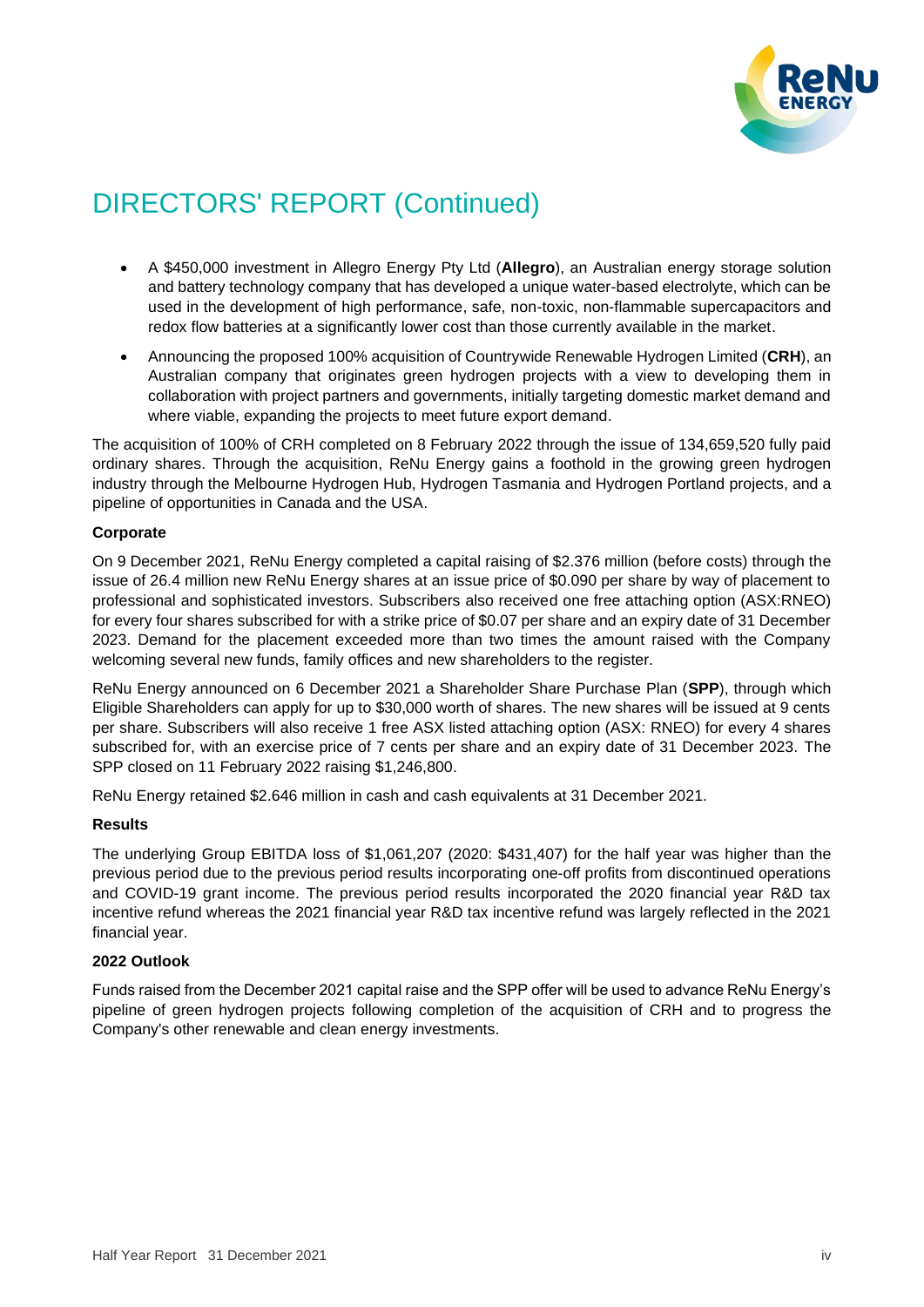

# DIRECTORS' REPORT (Continued)

Board and management's green hydrogen focus during 2022 will be to progress the Melbourne Hydrogen Hub, Hydrogen Tasmania and Hydrogen Portland projects. Specific objectives will be:

- Converting collaboration agreements into definitive arrangements with project equity partners.
- Securing power purchase agreements and offtake customers.
- Selection and acquisition of land.
- Project scoping and engineering works.
- Seeking available government grant funding.
- Reaching FID on at least one project by the end of 2022.

|                                                   | 6 months ended<br>31 December<br>2021<br>P | 6 months ended<br>31 December<br>2020 |
|---------------------------------------------------|--------------------------------------------|---------------------------------------|
| <b>EBITDA - by business segment</b>               |                                            |                                       |
| Geothermal                                        |                                            | 4,471                                 |
| Corporate                                         | (1,061,207)                                | (435,878)                             |
| <b>Total Group EBITDA - continuing operations</b> | (1,061,207)                                | (431, 407)                            |
| Gain from discontinued operations                 |                                            | 110,325                               |
| Gain on sale of property, plant & equipment       |                                            |                                       |
| <b>Total Group EBITDA</b>                         | (1,061,207)                                | (321,082)                             |
| Depreciation                                      | (29, 225)                                  | (27, 389)                             |
| Interest expense                                  | (2,822)                                    | (588)                                 |
| Loss after tax                                    | (1,093,255)                                | (349,059)                             |

### **ROUNDING**

The amounts contained in this report and in the financial report have been rounded to the nearest \$1 (unless otherwise stated) under the option available to the Company under *ASIC Corporations (Rounding in Financial/Directors' Reports) Instrument 2016/191*. The Company is an entity to which the ASIC Corporations Instrument applies.

### **AUDITOR INDEPENDENCE DECLARATION**

The Directors have obtained an independence declaration from the Company's auditors, BDO, which can be found on page 25 of the Half Year Financial Report.

Signed in accordance with a resolution of the Directors

Fultile

Boyd White Chairman Brisbane 28 February 2022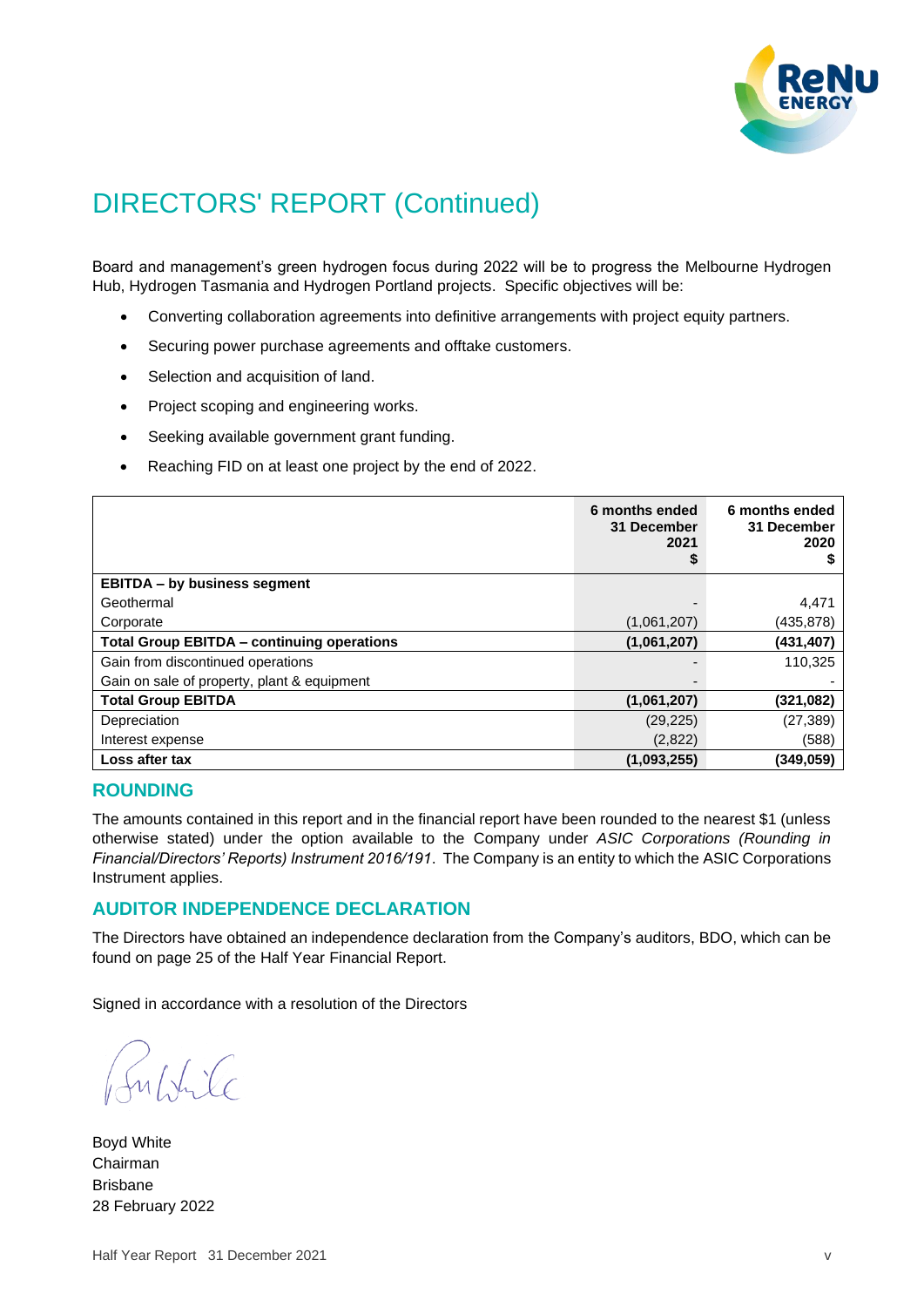

## Half Year Financial Report ended 31 December 2021

# ABN 55 095 006 090

| Contents                                                                | Page |
|-------------------------------------------------------------------------|------|
| Consolidated Statement of Profit or Loss and Other Comprehensive Income | 2    |
| <b>Consolidated Statement of Financial Position</b>                     | 3    |
| <b>Consolidated Statement of Cash Flows</b>                             | 4    |
| Consolidated Statement of Changes in Equity                             | 5    |
| Notes to the financial statements                                       | 6    |
| Directors' declaration                                                  | 24   |
| Auditor's Independence Declaration                                      | 25   |
| Independent Review Report                                               | 26   |

### **Release Statement**

This document is copyright. Except for the purposes permitted under the Copyright Act, no part of the publication may be reproduced in any form or by any means without permission of ReNu Energy Limited.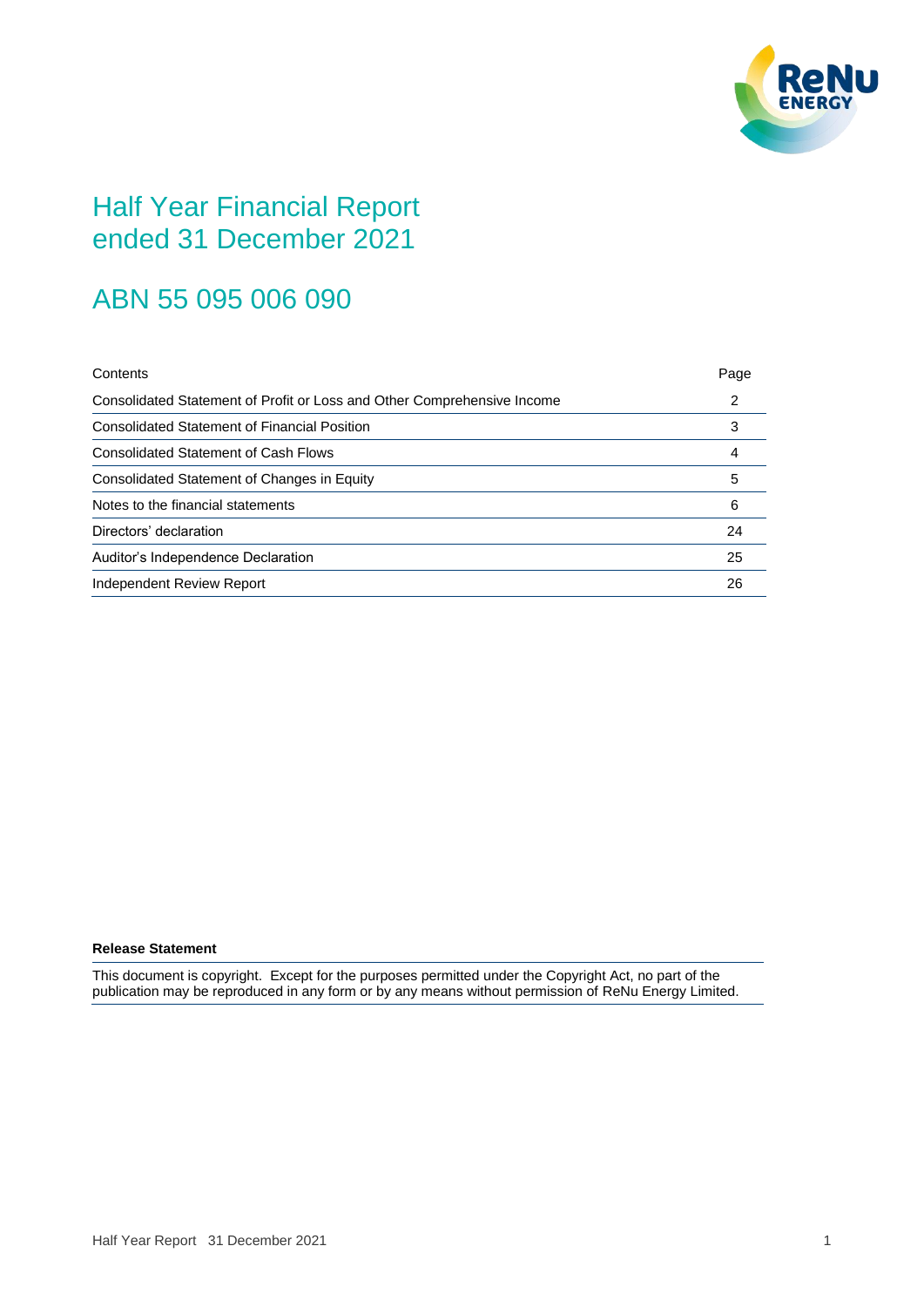

# CONSOLIDATED STATEMENT OF PROFIT OR LOSS AND OTHER COMPREHENSIVE INCOME

| FOR THE HALF YEAR ENDED 31 DECEMBER 2021                                            |             | 6 months<br>ended 31<br>December 2021 | 6 months<br>ended 31<br>December 2020 |
|-------------------------------------------------------------------------------------|-------------|---------------------------------------|---------------------------------------|
|                                                                                     | <b>Note</b> | \$                                    | \$                                    |
| Interest income                                                                     |             | 3,074                                 | 20,207                                |
| Other income                                                                        | 3A          | 14,099                                | 376,858                               |
| <b>Total income</b>                                                                 |             | 17,173                                | 397,065                               |
| Personnel expenses                                                                  | 3B          | (557, 675)                            | (342, 793)                            |
| Other operating expenses                                                            | 3C          | (643)                                 | (160, 844)                            |
| General & administrative expenses                                                   | 3D          | (549, 288)                            | (352, 224)                            |
| Finance costs                                                                       |             | (2,822)                               | (588)                                 |
| <b>Total expenses</b>                                                               |             | (1, 110, 428)                         | (856, 449)                            |
| Loss before income tax                                                              |             | (1,093,255)                           | (459, 384)                            |
| Income tax benefit / (expense)                                                      |             |                                       |                                       |
| Loss after income tax expense from continuing operations                            |             | (1,093,255)                           | (459, 384)                            |
| Profit from discontinued operations after tax                                       | 12          |                                       | 110,325                               |
| Net loss for the year after income tax attributable to the owners<br>of the parent  |             | (1,093,255)                           | (349, 059)                            |
| Total comprehensive loss for the period attributable to the<br>owners of the parent |             | (1,093,255)                           | (349, 059)                            |
| Earnings Per Share attributable to the owners of the parent                         |             |                                       |                                       |
| Basic and diluted loss per share from continuing operations<br>(cents per share)    | 10          | (0.80)                                | (0.39)                                |
| Basic and diluted loss per share (cents per share)                                  | 10          | (0.80)                                | (0.29)                                |

The above Consolidated Statement of Profit or Loss and Other Comprehensive Income should be read in conjunction with the accompanying notes.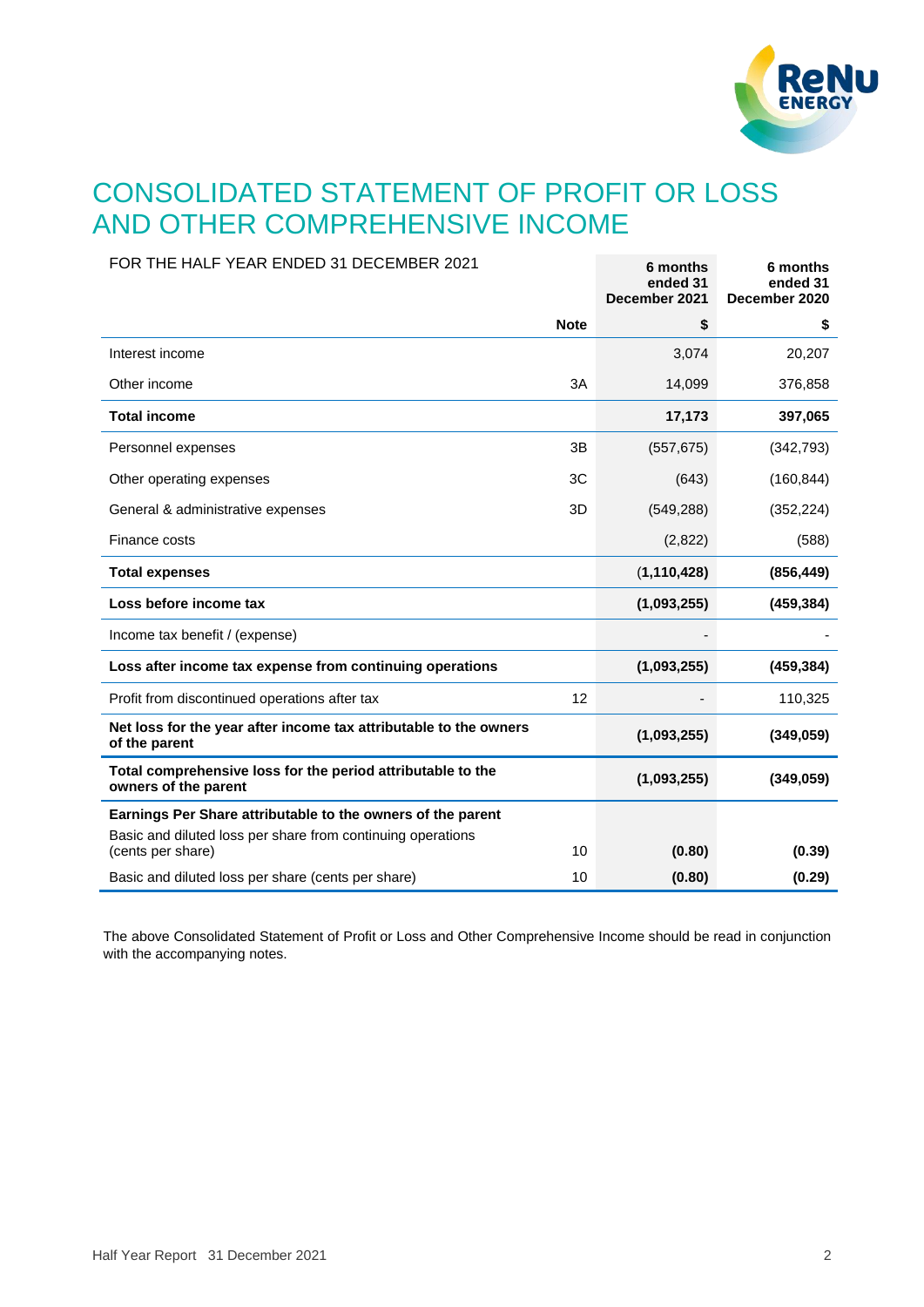

# CONSOLIDATED STATEMENT OF FINANCIAL POSITION

| AS AT 31 DECEMBER 2021                           |                | 31 December<br>2021 | 30 June<br>2021 |
|--------------------------------------------------|----------------|---------------------|-----------------|
|                                                  | <b>Note</b>    | \$                  | \$              |
| <b>Current Assets</b>                            |                |                     |                 |
| Cash and cash equivalents                        | 4              | 2,645,585           | 2,468,210       |
| Trade and other receivables                      | 5              | 255,812             | 779,787         |
| Prepayments                                      |                | 67,738              | 150,714         |
| <b>Total current assets</b>                      |                | 2,969,135           | 3,398,711       |
| <b>Non Current Assets</b>                        |                |                     |                 |
| Property, plant and equipment                    |                | 24,579              | 25,389          |
| Investments at fair value through profit or loss | 6              | 1,250,000           |                 |
| <b>Total non current assets</b>                  |                | 1,274,579           | 25,389          |
| <b>Total assets</b>                              |                | 4,243,714           | 3,424,100       |
| <b>Current Liabilities</b>                       |                |                     |                 |
| Trade and other payables                         | $\overline{7}$ | 220,530             | 585,276         |
| Borrowings                                       | 8              | 40,882              | 120,531         |
| Provisions                                       |                | 15,194              | 20,832          |
| <b>Total current liabilities</b>                 |                | 276,606             | 726,639         |
| <b>Total liabilities</b>                         |                | 276,606             | 726,639         |
| <b>Net assets</b>                                |                | 3,967,108           | 2,697,461       |
| <b>Equity</b>                                    |                |                     |                 |
| Issued capital                                   | 9              | 360,300,434         | 358,435,465     |
| Share based payment reserve                      | 9              | 497,933             |                 |
| <b>Accumulated losses</b>                        |                | (356, 831, 259)     | (355, 738, 004) |
| <b>Total equity</b>                              |                | 3,967,108           | 2,697,461       |

The above Consolidated Statement of Financial Position should be read in conjunction with the accompanying notes.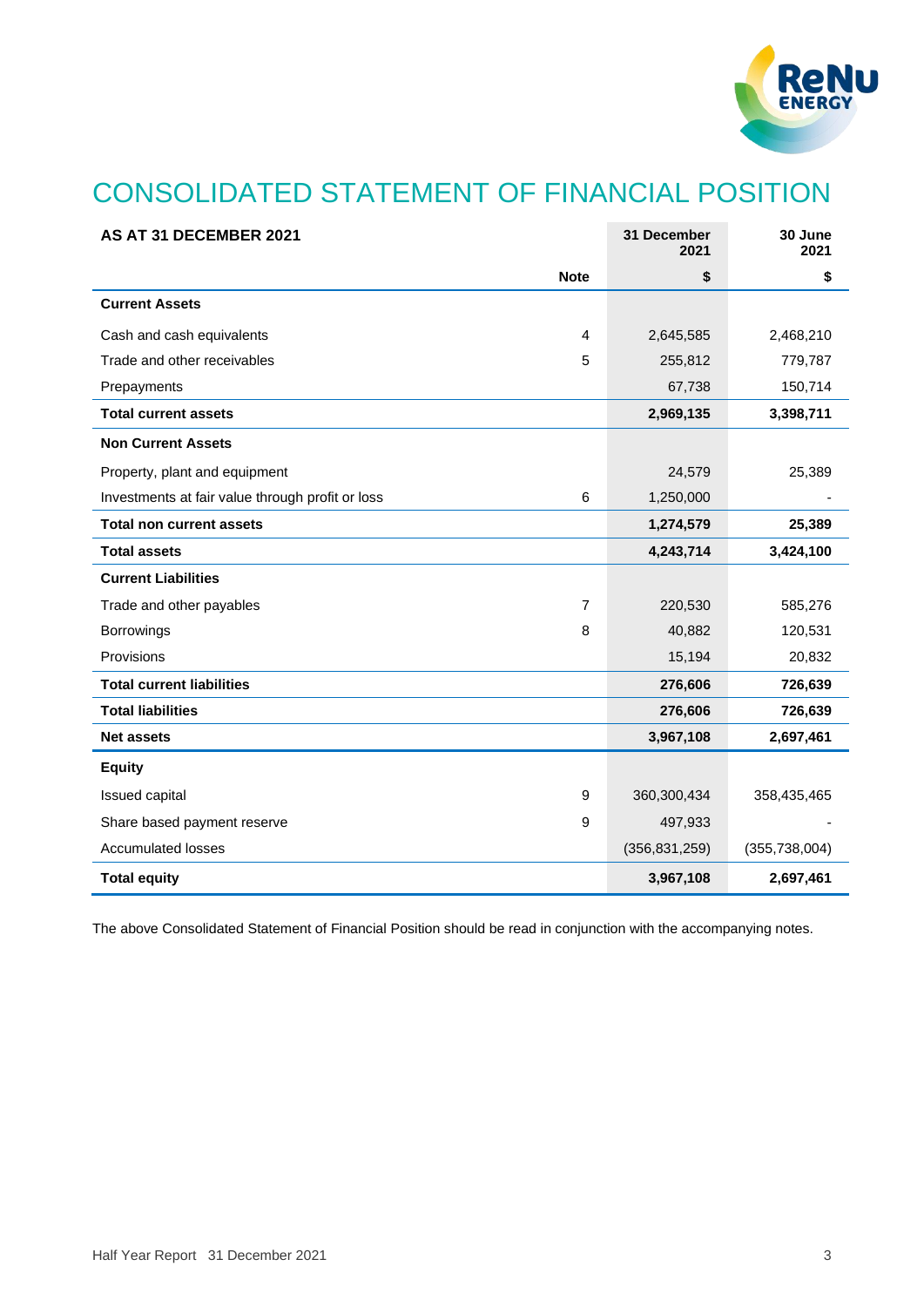

# CONSOLIDATED STATEMENT OF CASH FLOWS

| FOR THE HALF YEAR ENDED 31 DECEMBER 2021                |             | 6 months ended<br>31 December<br>2021 | 6 months ended<br>31 December<br>2020 |
|---------------------------------------------------------|-------------|---------------------------------------|---------------------------------------|
|                                                         | <b>Note</b> | \$                                    | \$                                    |
| Cash flows from operating activities                    |             |                                       |                                       |
| Receipts from customers                                 |             |                                       | 228,960                               |
| Net Goods and Services Tax received                     |             | (69, 805)                             | (3,719)                               |
| Payments to suppliers and employees                     |             | (843, 664)                            | (566, 817)                            |
| Proceeds from R&D tax incentive                         |             | 634,061                               |                                       |
| Payments for research and development                   |             | (428, 401)                            | (219, 720)                            |
| Interest received                                       |             | 3,074                                 | 37,963                                |
| Interest paid                                           |             | (2,265)                               | (588)                                 |
| Net cash outflows from operating activities             |             | (707,000)                             | (523, 921)                            |
| Cash flows from investing activities                    |             |                                       |                                       |
| Proceeds from disposal of investment                    | 12          |                                       | 500,000                               |
| Payments on M&A activity                                |             | (37, 547)                             |                                       |
| Investment in other entities                            | 6           | (1,250,000)                           |                                       |
| Net cash inflows / (outflows) from investing activities |             | (1, 287, 547)                         | 500,000                               |
| Cash flows from financing activities                    |             |                                       |                                       |
| Proceeds from issue of shares                           | 9           | 2,376,000                             |                                       |
| Transaction costs of share issues                       | 9           | (175,098)                             |                                       |
| Payments of lease liabilities                           |             | (28,980)                              | (24, 554)                             |
| Net cash outflows from financing activities             |             | 2,171,922                             | (24, 554)                             |
| Net increase / (decrease) in cash and cash equivalents  |             | 177,375                               | (48, 475)                             |
| Add: Opening cash and cash equivalents carried forward  |             | 2,468,210                             | 2,448,803                             |
| Cash and cash equivalents at end of the period          | 4           | 2,645,585                             | 2,400,328                             |

The above Consolidated Statement of Cash Flows should be read in conjunction with the accompanying notes.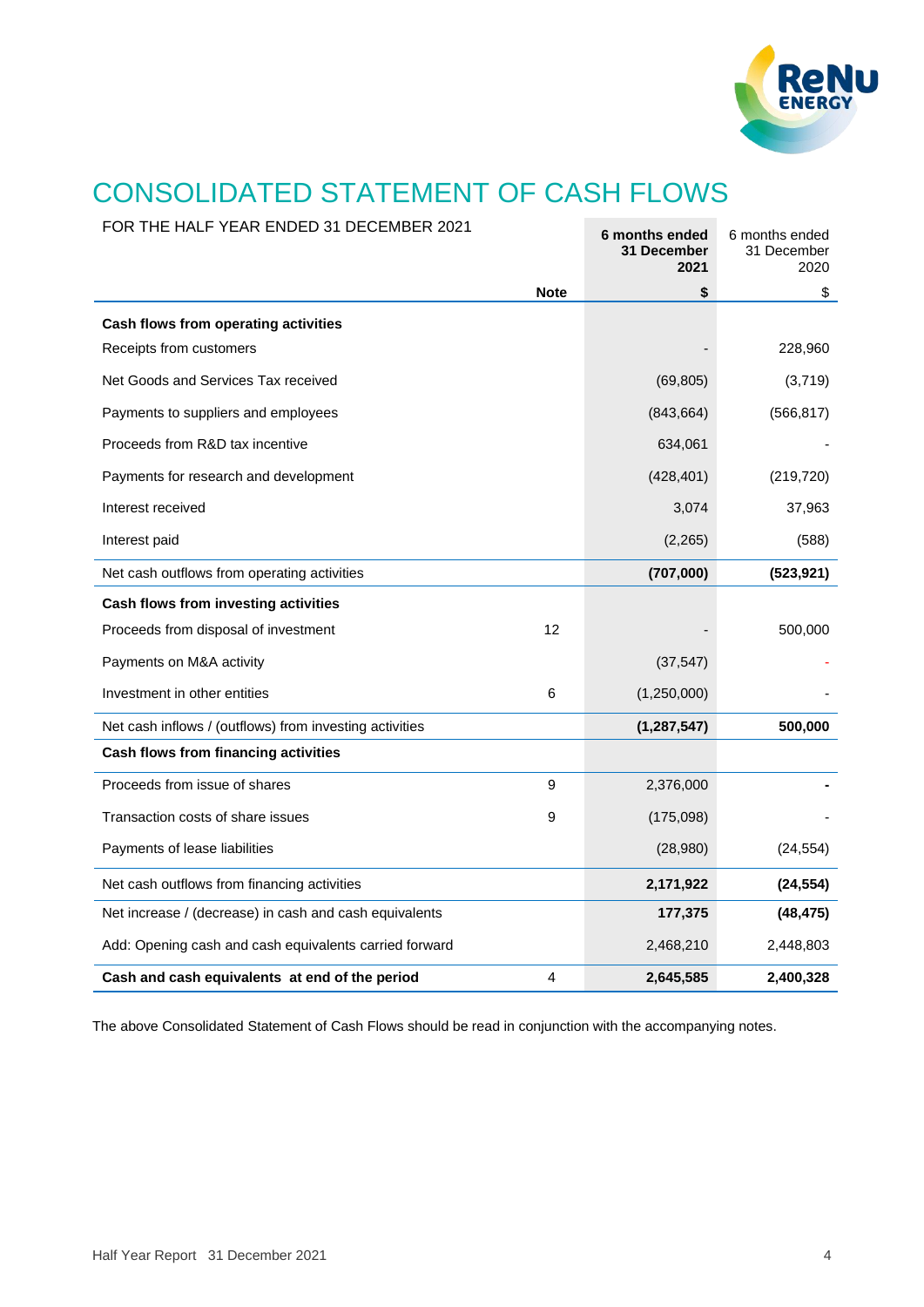

# CONSOLIDATED STATEMENT OF CHANGES IN EQUITY

| FOR THE HALF YEAR<br><b>ENDED 31 DECEMBER</b><br>2021              |             | Issued<br>Capital | <b>Share</b><br><b>Based</b><br><b>Payments</b><br><b>Reserve</b> | Foreign<br><b>Currency</b><br><b>Translation</b><br><b>Reserve</b> | <b>Accumulated</b><br><b>Losses</b> | <b>Total Equity</b> |
|--------------------------------------------------------------------|-------------|-------------------|-------------------------------------------------------------------|--------------------------------------------------------------------|-------------------------------------|---------------------|
|                                                                    | <b>Note</b> | \$                | \$                                                                | \$                                                                 | \$                                  | \$                  |
| At 1 July 2021                                                     |             | 358,435,465       |                                                                   | $\blacksquare$                                                     | (355, 738, 004)                     | 2,697,461           |
| Loss for the period                                                |             |                   |                                                                   |                                                                    | (1,093,255)                         | (1,093,255)         |
| Total comprehensive<br>income for the period                       |             |                   |                                                                   |                                                                    | (1,093,255)                         | (1,093,255)         |
| <b>Transactions with owners</b><br>in their capacity as<br>owners: |             |                   |                                                                   |                                                                    |                                     |                     |
| Shares issued                                                      | 9           | 2,376,000         |                                                                   |                                                                    |                                     | 2,376,000           |
| Share-based payments                                               | 9           | (335, 933)        | 497,933                                                           |                                                                    |                                     | 162,000             |
| Share issue costs                                                  | 9           | (175,098)         |                                                                   |                                                                    |                                     | (175,098)           |
| At 31 December 2021                                                |             | 360,300,434       | 497,933                                                           | $\blacksquare$                                                     | (356, 831, 259)                     | 3,967,108           |

| FOR THE HALF YEAR<br><b>ENDED 31 DECEMBER</b><br>2020              | <b>Issued</b><br>Capital | <b>Share Based</b><br><b>Payments</b><br><b>Reserve</b> | Foreign<br><b>Currency</b><br><b>Translation</b><br><b>Reserve</b> | Accumulated<br><b>Losses</b> | <b>Total Equity</b> |
|--------------------------------------------------------------------|--------------------------|---------------------------------------------------------|--------------------------------------------------------------------|------------------------------|---------------------|
|                                                                    | \$                       | \$                                                      | \$                                                                 | \$                           | S                   |
| At 1 July 2020                                                     | 357,069,848              | 48,307                                                  | 15,464                                                             | (354, 750, 907)              | 2,382,712           |
| Loss for the period                                                |                          |                                                         |                                                                    | (349,059)                    | (349,059)           |
| Total comprehensive<br>income for the period                       | ٠                        | ٠                                                       | ۰                                                                  | (349,059)                    | (349,059)           |
| <b>Transactions with owners</b><br>in their capacity as<br>owners: |                          |                                                         |                                                                    |                              |                     |
| Shares issued                                                      |                          |                                                         |                                                                    |                              |                     |
| Share issue costs                                                  |                          |                                                         |                                                                    |                              |                     |
| At 31 December 2020                                                | 357,069,848              | 48,307                                                  | 15,464                                                             | (355,099,966)                | 2,033,653           |

The above Consolidated Statement of Changes in equity should be read in conjunction with the accompanying notes.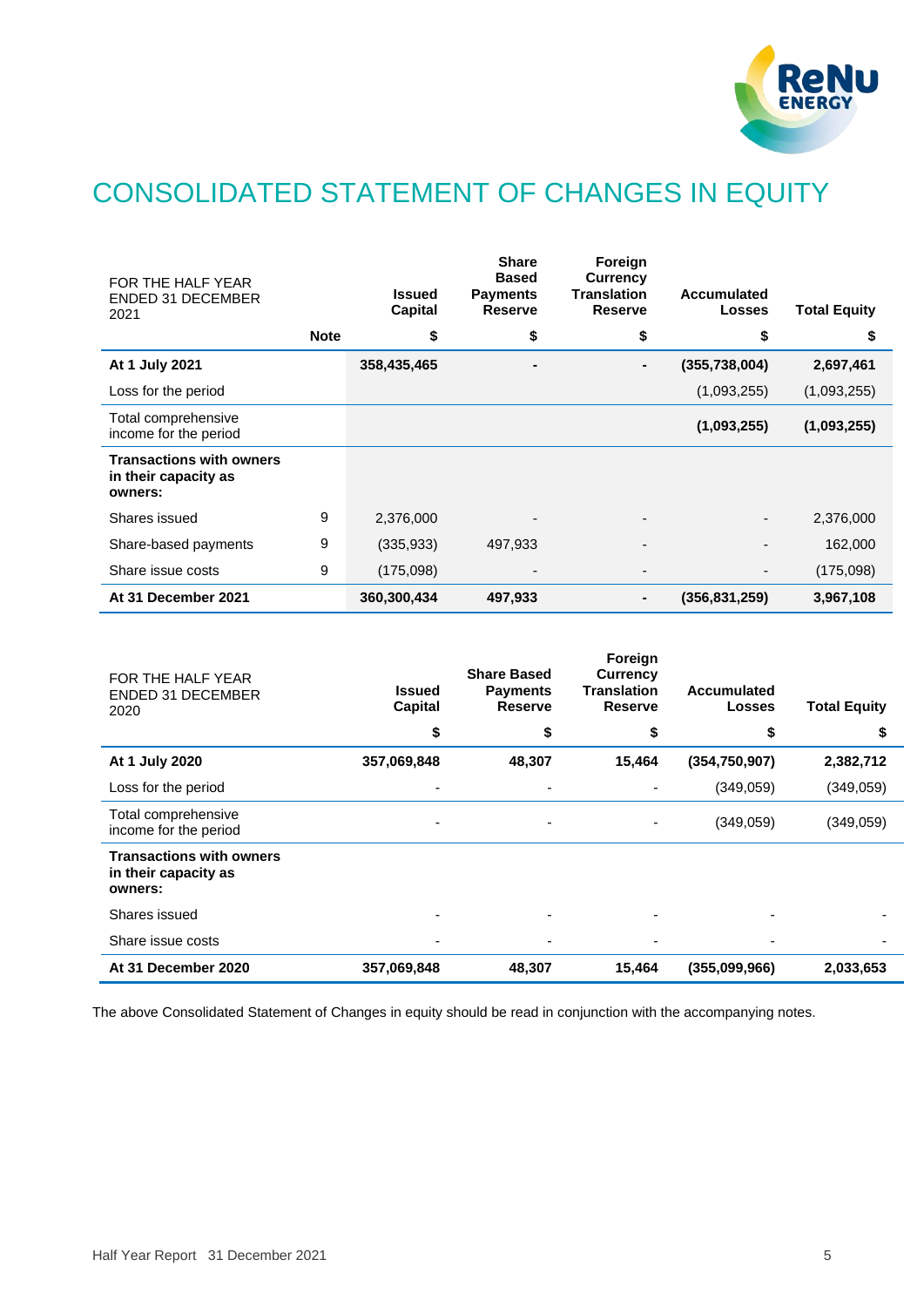

# NOTES TO THE FINANCIAL STATEMENTS

## **NOTE 1 – CORPORATE INFORMATION**

The condensed consolidated financial statements of ReNu Energy Limited and its subsidiaries (collectively the Group or Consolidated Entity) for the half year ended 31 December 2021 were authorised for issue in accordance with a resolution of the Directors on 25 February 2022.

ReNu Energy Limited is a Company limited by shares, incorporated and domiciled in Australia, whose shares are publicly traded on the Australian Securities Exchange. Its registered office and principal place of business is Corporate House, Kings Row 1, Level 2, 52 McDougall Street, Milton, QLD, 4064.

## **NOTE 2 – SUMMARY OF SIGNIFICANT ACCOUNTING POLICIES**

### **A. Basis of Preparation**

This general purpose condensed financial report for the half year ended 31 December 2021 has been prepared in accordance with AASB 134 *Interim Financial Reporting* and the *Corporations Act 2001*. The half year financial report has been prepared on a historical cost basis and going concern basis and is presented in Australian dollars. All values are rounded to the nearest \$1 (unless otherwise stated). For the purpose of preparing the half year financial report, the half year has been treated as a discrete reporting period.

The half year financial report does not include all notes of the type normally included within the annual financial report and therefore cannot be expected to provide as full an understanding of the financial performance, financial position and financing and investing activities of the Consolidated Entity as the full financial report.

It is recommended that the half year report be read in conjunction with the Annual Report for the year ended 30 June 2021 and considered together with any public announcements made by ReNu Energy Limited during the half year ended 31 December 2021 in accordance with the continuous disclosure obligations of the ASX listing rules.

The half year consolidated financial statements have been prepared using the same accounting policies as used in the annual financial statements for the year ended 30 June 2021.

### **B. Financial Assets**

### *Classification*

The Group classifies its financial assets in the following measurement categories:

- those to be measured subsequently at fair value (either through Other Comprehensive Income (OCI), or through profit or loss); and
- those to be measured at amortised cost.

The classification depends on the Group's business model for managing the financial assets and the contractual terms of the cash flows.

For financial assets measured at fair value, gains and losses will either be recorded in profit or loss or OCI. For investments in equity instruments that are not held for trading, this will depend on whether the group has made an irrevocable election at the time of initial recognition to account for the equity investment at fair value through other comprehensive income (FVOCI). The election is made on an investment-by-investment basis. All other financial assets are classified as measured at fair value through profit or loss (FVPL).

The Group reclassifies debt investments when and only when its business model for managing those assets changes.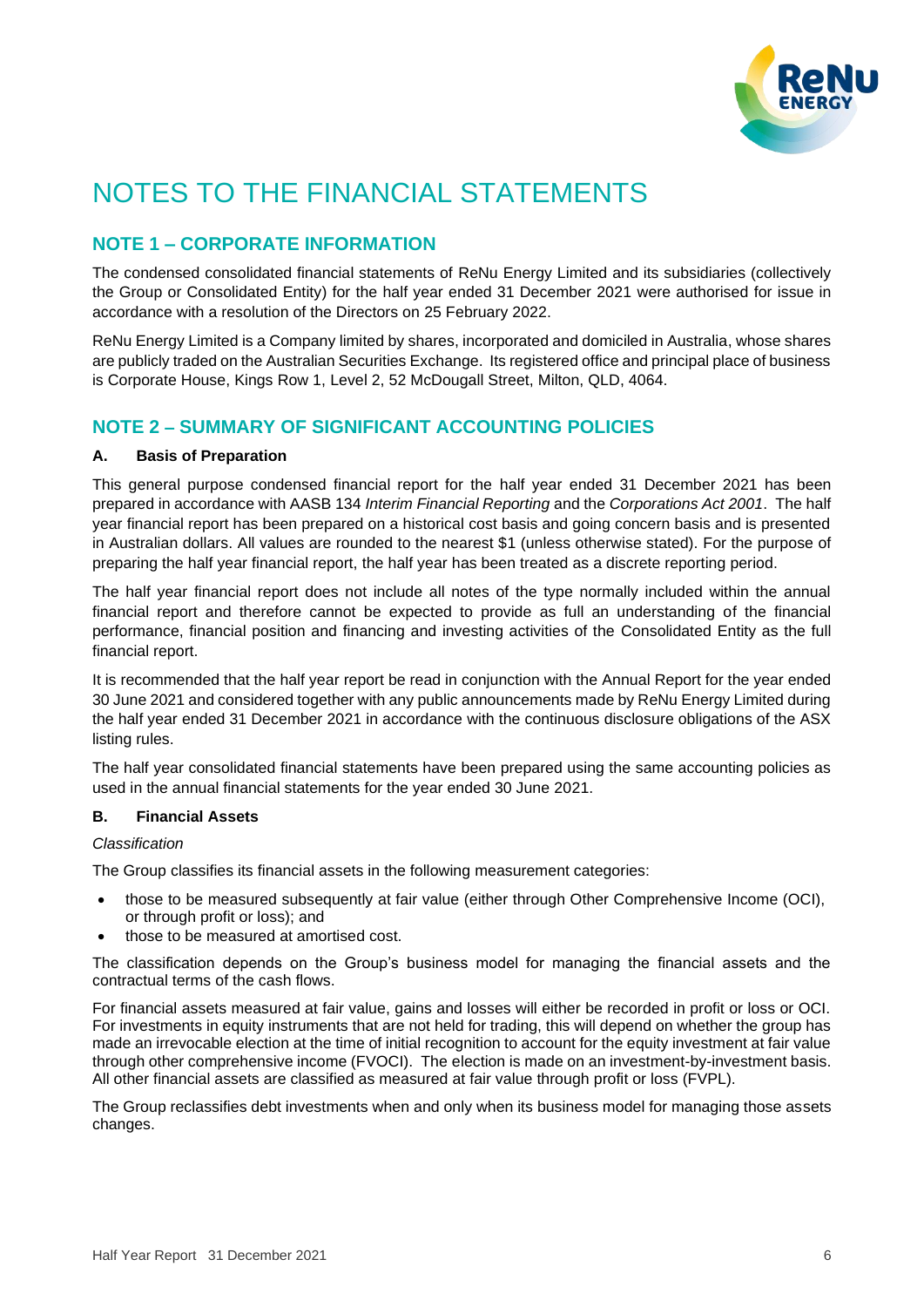

## **NOTE 2 – SUMMARY OF SIGNIFICANT ACCOUNTING POLICIES** (Continued)

### **C. Financial Assets**

### *Initial recognition and measurement*

Financial assets and financial liabilities are recognised when the Group becomes a party to the contractual provisions of the instrument. Regular way purchases and sales of financial assets are recognised on tradedate, the date on which the Group commits to purchase or sell the asset. At initial recognition, the Group measures a financial asset at its fair value plus, in the case of a financial asset not at fair value through profit or loss (FVPL), transaction costs that are directly attributable to the acquisition of the financial asset. Transaction costs of financial assets carried at FVPL are expensed in profit or loss.

When the fair value of financial assets and liabilities differs from the transaction price on initial recognition, the group recognises the difference as follows:

- (a) when the fair value is evidenced by a quoted price in an active market for an identical asset or liability (i.e.: a Level 1 input) or based on a valuation technique that uses only data from observable markets, the difference is recognised as a gain or loss.
- (b) In all other cases, the difference is deferred and the timing of recognition of deferred day one profit or loss is determined individually. It is amortised over the life of the instrument, deferred until the instrument's fair value can be determined using market observable inputs, or realised through settlement.

### *Debt instruments*

Subsequent measurement of debt instruments depends on the group's business model for managing the asset and the cash flow characteristics of the asset. The Group has cash and cash equivalents and trade and other receivables as financial assets. Consequently, the measurement category most relevant to the group is as follows:

• Amortised cost: Assets that are held for collection of contractual cash flows where those cash flows represent solely payments of principal and interest are measured at amortised cost. Interest income from these financial assets is included in finance income using the effective interest rate method. Any gain or loss arising on derecognition is recognised directly in profit or loss and presented in other gains/(losses), together with foreign exchange gains and losses. Impairment losses are presented as separate line item in the statement of profit or loss.

### *Equity instruments*

Equity instruments are instruments that meet the definition of equity from the issuer's perspective; that is, instruments that do not contain a contractual obligation to pay and that evidence a residual interest in the issuer's net assets. The Group subsequently measures all equity investments at fair value through profit or loss. Gains and losses on equity investments at FVPL are included in the 'net gains/(losses) on financial assets at fair value through profit or loss' in the statement of profit or loss and other comprehensive income.

#### *Impairment*

The Group assesses on a forward-looking basis the expected credit losses associated with its debt instruments carried at amortised cost. The impairment methodology applied depends on whether there has been a significant increase in credit risk. For trade receivables, the Group applies the simplified approach permitted by AASB 9, which requires expected lifetime losses to be recognised from initial recognition of the receivables.

### *Derecognition other than modification*

Financial assets, or portion thereof, are derecognised when the contractual rights to receive the cash flows from the assets have expired, or when they have been transferred and either (i) the Group transfers substantially all the risks and rewards of ownership, or (ii) the Group neither transfers nor retains substantially all the risks and rewards of ownerships and the Group has not retained control.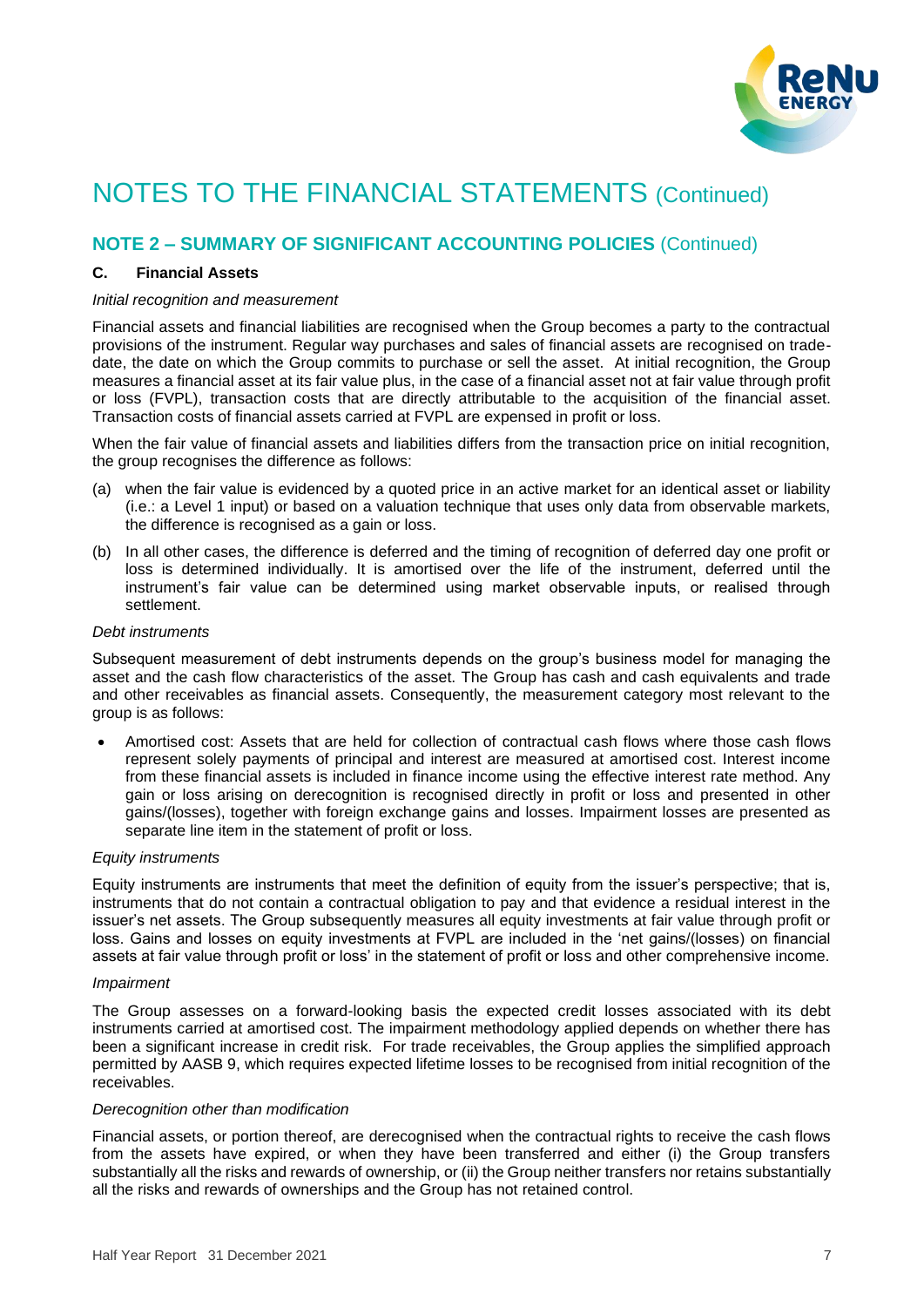

## **NOTE 2 – SUMMARY OF SIGNIFICANT ACCOUNTING POLICIES** (Continued)

### **D. Share-based payments**

Equity-settled share-based payments with employees and others providing similar services are measured at the fair value of the equity instrument at the grant date. Fair value is measured by use of the Black Scholes method. The expected life used in the model has been adjusted, based on management's best estimate, for the effects of non-transferability, exercise restrictions, and behavioural considerations.

The fair value determined at the grant date of the equity-settled share-based payments is expensed on a straight-line basis over the vesting period, based on the Group's estimate of instruments that will eventually vest.

Market conditions are taken into consideration in determining fair value. Therefore, any awards subject to market conditions are considered to vest irrespective of whether or not that market condition has been met, provided all other conditions are satisfied.

If equity-settled awards are modified, as a minimum an expense is recognised as if the modification has not been made. An additional expense is recognised, over the remaining vesting period, for any modification that increases the total fair value of the share-based compensation benefit as at the date of modification.

If the non-vesting condition is within the control of the group or employee, the failure to satisfy the condition is treated as a cancellation. If the condition is not within the control of the group or employee and is not satisfied during the vesting period, any remaining expense for the award is recognised over the remaining vesting period, unless the award is forfeited.

If equity-settled awards are cancelled, it is treated as if it has vested on the date of cancellation, and any remaining expense is recognised immediately. If a new replacement award is substituted for the cancelled award, the cancelled and new award is treated as if they were a modification.

Equity-settled share-based payment transactions with other parties are measured at the fair value of the goods and services received, except where the fair value cannot be estimated reliably, in which case they are measured at the fair value of the equity instruments granted, measured at the date the entity obtains the goods or the counterparty renders the service.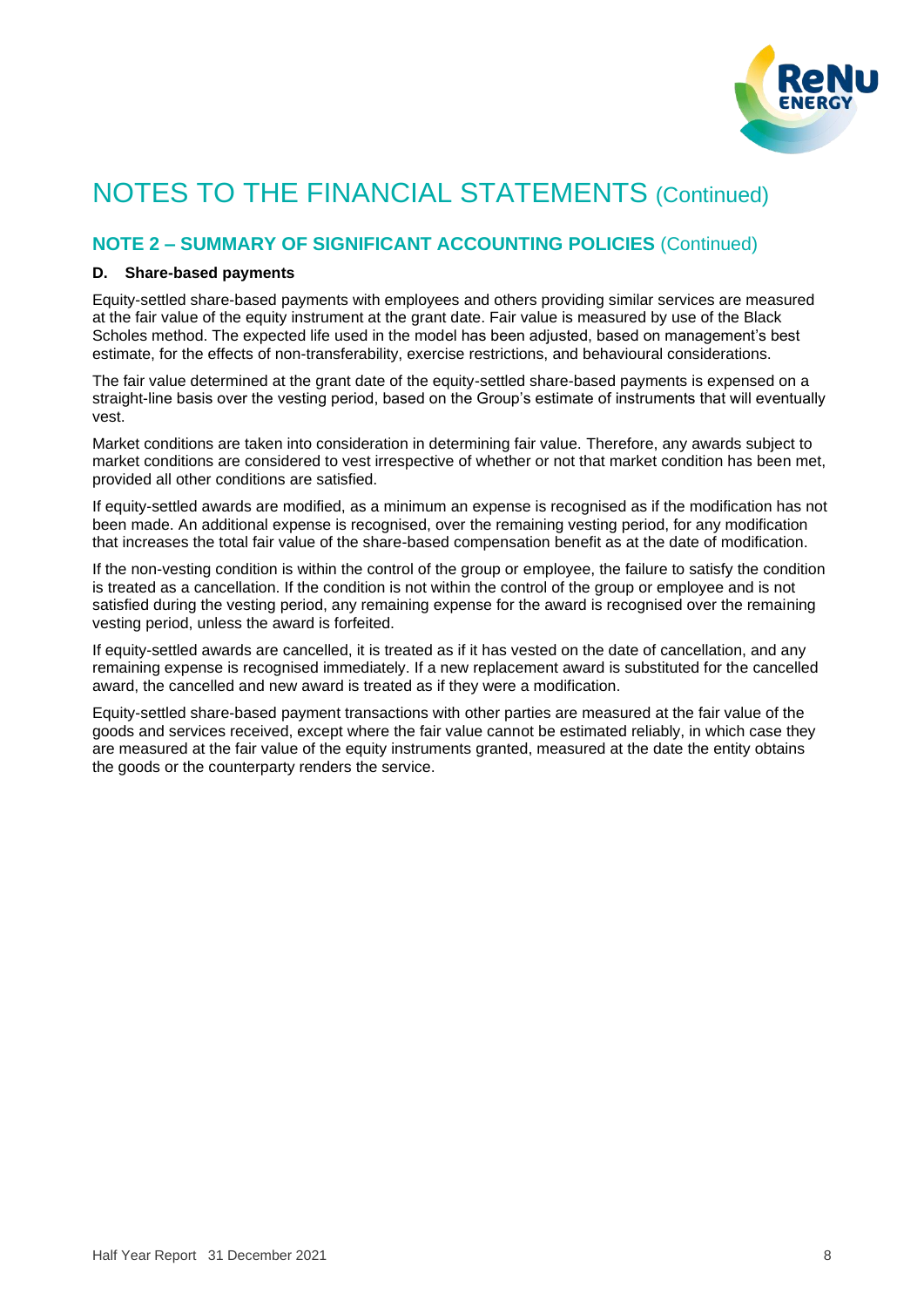

## **NOTE 2 – SUMMARY OF SIGNIFICANT ACCOUNTING POLICIES** (Continued)

### **E. Going Concern**

The financial statements have been prepared on the going concern basis, which contemplates continuity of normal business activities and the realisation of assets and settlement of liabilities in the normal course of business.

As disclosed in the financial statements, the Group:

- had net operating cash outflows for the half year of \$707,000;
- generated a loss after tax for the half year of \$1,093,255; and
- had cash and cash equivalents of \$2,645,585 at 31 December 2021.

Subsequent to the half year, on 11 February 2022, the Group completed a Share Purchase Plan raising \$1,246,800.

The ability of the Group to continue as a going concern is principally dependent upon one or more of the following conditions:

- securing appropriate projects and related funding for project investment;
- effective cash flow management; and
- raising additional capital or securing other forms of financing to meet the levels of expenditure required for future project opportunities and to meet the Group's working capital requirements.

These conditions give rise to material uncertainty which may cast significant doubt over the Group's ability to continue as a going concern.

The Directors are satisfied that the Group has access to sufficient funds to extinguish creditors and liabilities in the ordinary course of business for at least the next 12 months from the date of signing this report and accordingly have applied the going concern basis of accounting in preparing the financial statements.

The Directors have assessed that COVID-19 will have no further impact on the going concern of the Group under the current conditions.

Should the Group be unable to continue as a going concern, it may be required to realise its assets and extinguish its liabilities other than in the ordinary course of business, and at amounts that differ from those stated in the financial report. The financial statements do not include any adjustments relating to the recoverability and classification of recorded asset amounts or the amounts or classification of liabilities and appropriate disclosures that may be necessary should the Group be unable to continue as a going concern.

### **F. New or amended Accounting Standards and Interpretations adopted**

The Group has adopted all of the new or amended Accounting Standards and Interpretations issued by the Australian Accounting Standards Board ('AASB') that are mandatory for the current reporting period. Any new or amended Accounting Standards or Interpretations that are not yet mandatory have not been early adopted.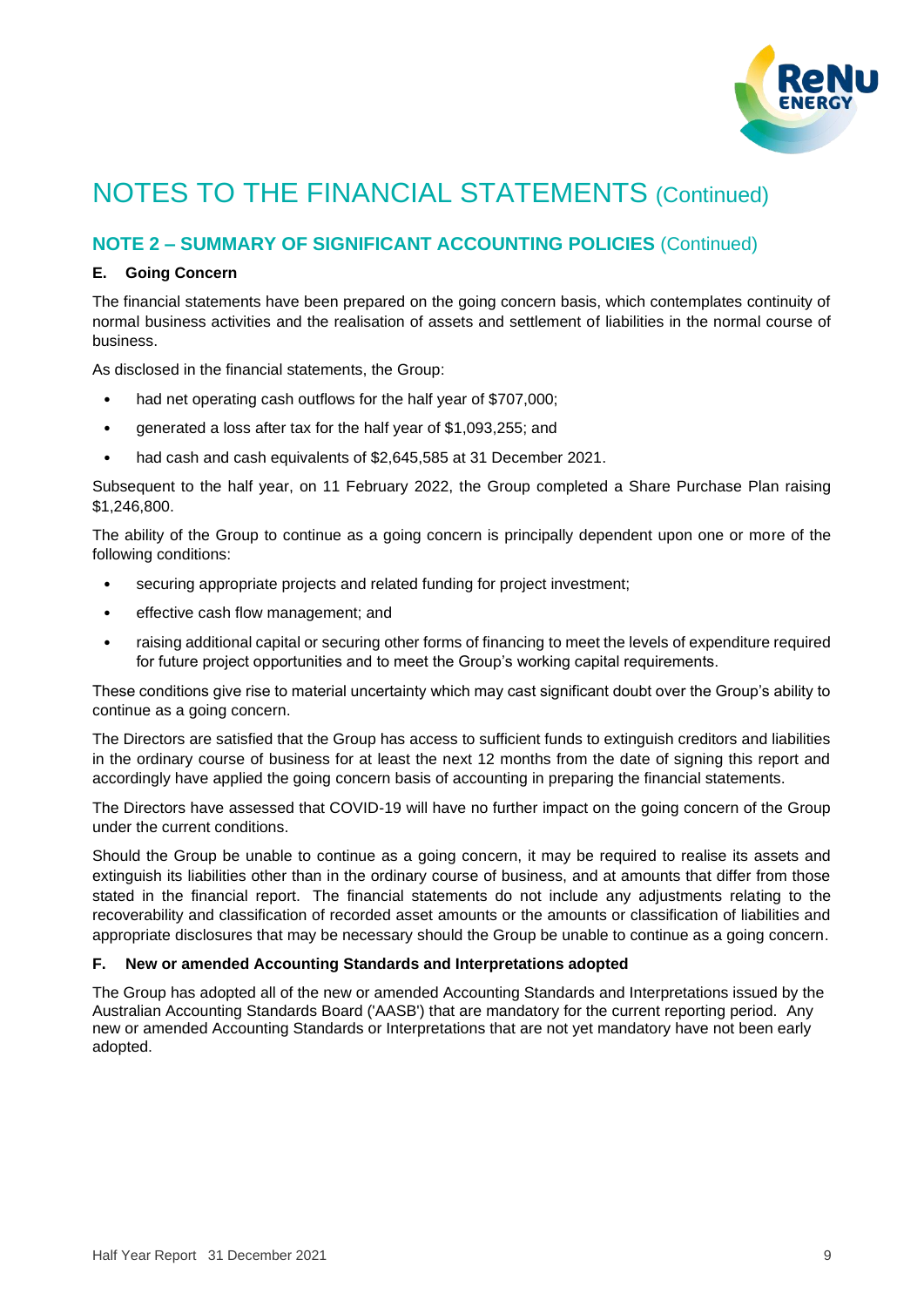

| <b>NOTE 3A - INCOME</b>         | 6 months<br>ended 31<br><b>December</b><br>2021<br>\$ | 6 months<br>ended 31<br><b>December</b><br>2020<br>\$ |
|---------------------------------|-------------------------------------------------------|-------------------------------------------------------|
| Other income                    |                                                       |                                                       |
| Recoupment of remediation costs |                                                       | 98,569                                                |
| R&D tax incentive               | 14,099                                                | 182,188                                               |
| Grant income                    |                                                       | 95,900                                                |
| Other income                    | ٠                                                     | 201                                                   |
|                                 | 14,099                                                | 376,858                                               |

| <b>NOTE 3B - PERSONNEL EXPENSES</b>                           | 6 months<br>ended 31<br><b>December</b><br>2021<br>\$ | 6 months<br>ended 31<br><b>December</b><br>2020<br>\$ |
|---------------------------------------------------------------|-------------------------------------------------------|-------------------------------------------------------|
| Employee expenses                                             | 395,675                                               | 342,793                                               |
| Share-based payments expense – bonus shares (refer to Note 9) | 162,000                                               |                                                       |
|                                                               | 557,675                                               | 342,793                                               |
|                                                               |                                                       |                                                       |
| <b>NOTE 3C - OTHER OPERATING EXPENSES</b>                     | 6 months<br>ended 31<br><b>December</b><br>2021<br>S  | 6 months<br>ended 31<br><b>December</b><br>2020<br>\$ |
| Depreciation of operational plant & equipment                 | 643                                                   | 2,836                                                 |
| Project rectification costs                                   |                                                       | 65,563                                                |
| Remediation costs                                             |                                                       | 92,445                                                |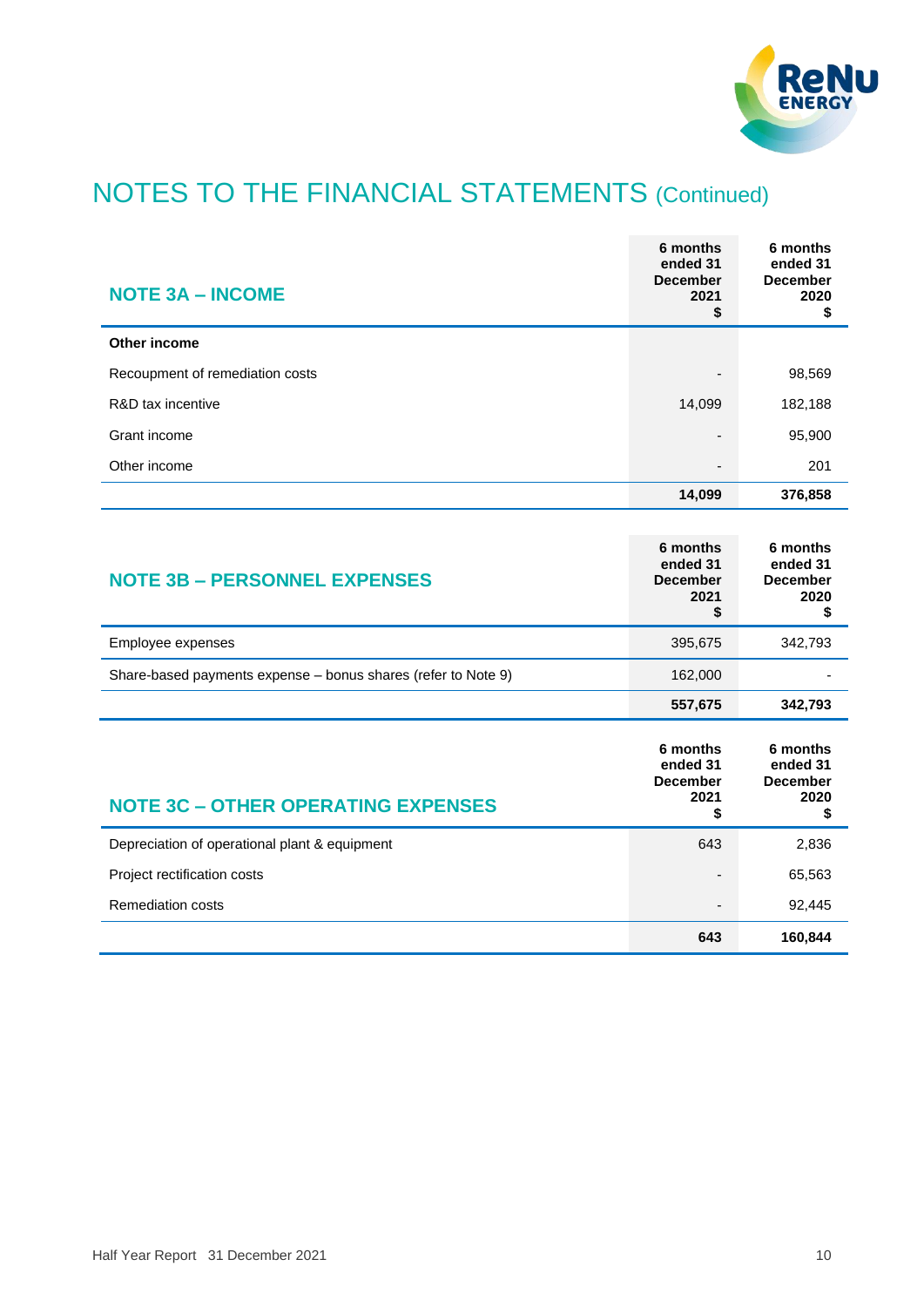

| <b>NOTE 3D - GENERAL AND ADMINISTRATIVE EXPENSES</b> | 6 months<br>ended 31<br><b>December</b><br>2021<br>\$ | 6 months<br>ended 31<br><b>December</b><br>2020<br>\$ |
|------------------------------------------------------|-------------------------------------------------------|-------------------------------------------------------|
| Governance and investor relations                    | 72,306                                                | 59,186                                                |
| <b>External advisory</b>                             | 286,670                                               | 127,021                                               |
| Facility, IT and communications                      | 20,085                                                | 32,839                                                |
| Travel                                               | 3,285                                                 | 751                                                   |
| Insurance                                            | 74,231                                                | 97,217                                                |
| Depreciation of plant and equipment (ROU asset)      | 28,582                                                | 24,554                                                |
| Other                                                | 64,129                                                | 10,656                                                |
|                                                      | 549,288                                               | 352,224                                               |

| <b>NOTE 4 - CASH AND CASH EQUIVALENTS</b> | 31 December<br>2021<br>S | 30 June<br>2021 |
|-------------------------------------------|--------------------------|-----------------|
| Cash at bank                              | 2.645.585                | 2,468,210       |
| <b>Total cash</b>                         | 2,645,585                | 2,468,210       |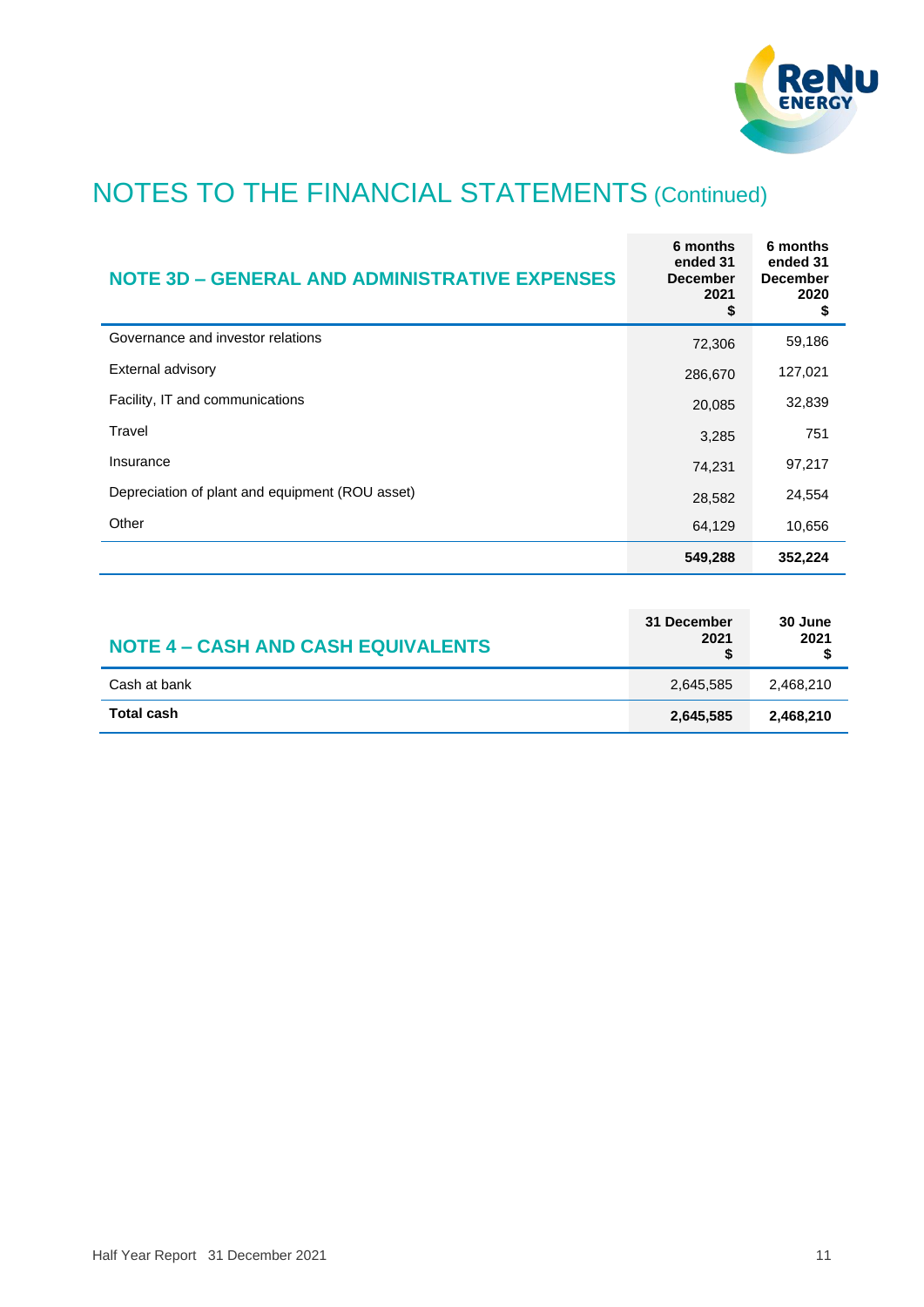

| <b>NOTE 5 - TRADE AND OTHER RECEIVABLES</b> | 31 December<br>2021<br>\$ | 30 June<br>2021<br>\$ |
|---------------------------------------------|---------------------------|-----------------------|
| <b>Current</b>                              |                           |                       |
| Cash held as security                       | 150,000                   | 150,000               |
| GST receivable                              | 2,655                     |                       |
| Interest receivable                         |                           | 27                    |
| R&D tax incentive receivable                |                           | 619,962               |
| Other receivables and deposits              | 103,157                   | 9,798                 |
| Total current trade and other receivables   | 255,812                   | 779,787               |

Current trade receivables, GST receivable, interest receivable and other receivables are non-interest bearing. The fair values of trade and other receivables approximate their carrying values due to their shortterm nature.

## **NOTE 6 – INVESTMENTS AT FAIR VALUE THROUGH PROFIT OR LOSS**

|                                                      | 31 December<br>2021<br>\$ | 30 June<br>2021 |
|------------------------------------------------------|---------------------------|-----------------|
| Uniflow Power Limited - Convertible Note(1)          | 300,000                   |                 |
| Investment in Enosi Australia Pty Ltd <sup>(2)</sup> | 500,000                   |                 |
| Investment in Allegro Energy Pty Ltd (3)             | 450,000                   |                 |
|                                                      | 1,250,000                 |                 |

(1) Convertible notes with a face value of \$300,000 invested in Uniflow Power Limited (**Uniflow**), an Australian unlisted public company, commercialising a unique, micro renewable energy generator – The Cobber. The note principal is convertible at ReNu Energy's election into 4.0% of Uniflow equity (on a post money basis). The convertible note is interest free and has a maturity date of 30 June 2022, unless converted into Uniflow shares by ReNu Energy prior to that date. If ReNu Energy has not converted the convertible note before 30 June 2022, Uniflow may elect to either repay the principal amount owing or convert the convertible note into Uniflow shares.

(2) Shares held in Enosi Australia Pty Ltd (**Enosi**) with a face value of \$500,000. Enosi is an Australian company that has developed Powertracer, a leading grid-scale renewable energy trading and tracing solution. The shares held equate to 5.8% of Enosi equity (on a post money basis).

(3) Shares held in Allegro Energy Pty Ltd (**Allegro**) with a face value of \$450,000. Allegro is an Australian energy storage solution and battery technology company that has developed a unique water-based electrolyte, which can be used in the development of high performance, safe, non-toxic, nonflammable supercapacitors and redox flow batteries. The shares held equate to 5.0% of Allegro equity (on a post money basis).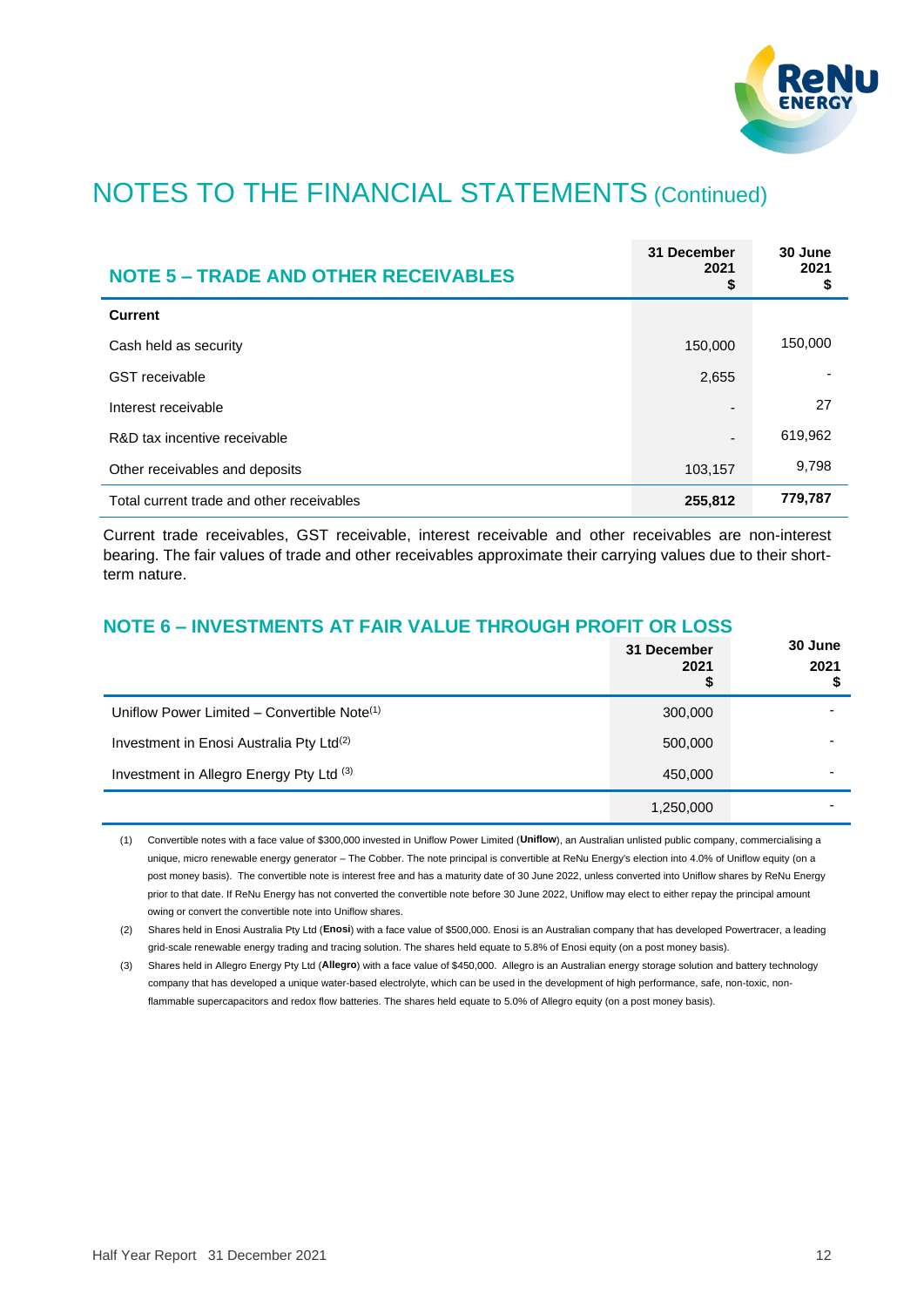

| <b>NOTE 7 - TRADE AND OTHER PAYABLES</b> | 31 December<br>2021<br>\$ | 30 June<br>2021<br>\$ |
|------------------------------------------|---------------------------|-----------------------|
| Current                                  |                           |                       |
| Trade creditors                          | 108,365                   | 76,669                |
| Accrued and other liabilities            | 112,165                   | 441,457               |
| GST payable                              | $\overline{\phantom{a}}$  | 67,150                |
|                                          | 220,530                   | 585,276               |

The fair values of trade and other payables approximate their carrying values due to their short-term nature.

| <b>NOTE 8 - BORROWINGS</b>                                      | 31 December<br>2021<br>⊅ | 30 June<br>2021 |
|-----------------------------------------------------------------|--------------------------|-----------------|
| <b>Current borrowings</b>                                       |                          |                 |
| Lease liability                                                 | 14,361                   | 14,369          |
| Other borrowings <sup>1</sup>                                   | 26,521                   | 106,162         |
| Total current borrowings<br>$\cdots$ $\cdots$ $\cdots$ $\cdots$ | 40,882                   | 120,531         |

(1) Other borrowings relate to insurance premium funding

| <b>NOTE 9 - ISSUED CAPITAL</b>                                   | 31 December<br>2021 | 31 December<br>2020 |
|------------------------------------------------------------------|---------------------|---------------------|
| <b>Authorised Shares</b>                                         |                     |                     |
| 159,162,923 (June 2021 - 132,762,923) fully paid ordinary shares | 360,300,434         | 357,069,848         |

|          | <b>MOVEMENT IN ORDINARY SHARE CAPITAL:</b>                                  | <b>NUMBER OF</b><br><b>SHARES</b> | \$          |
|----------|-----------------------------------------------------------------------------|-----------------------------------|-------------|
| 01/07/21 | <b>Balance</b>                                                              | 132,762,923                       | 358,435,465 |
| 12/08/21 | Share issue costs – options issued to corporate<br>advisor and lead manager |                                   | (335, 933)  |
| 27/08/21 | Share issue costs                                                           | $\overline{\phantom{a}}$          | (6,588)     |
| 07/09/21 | Share issue costs                                                           |                                   | (15, 408)   |
| 9/12/21  | Share Issue                                                                 | 26,400,000                        | 2,376,000   |
| 9/12/21  | Share issue costs                                                           |                                   | (153, 102)  |
| 31/12/21 | <b>Balance</b>                                                              | 159,162,923                       | 360,300,434 |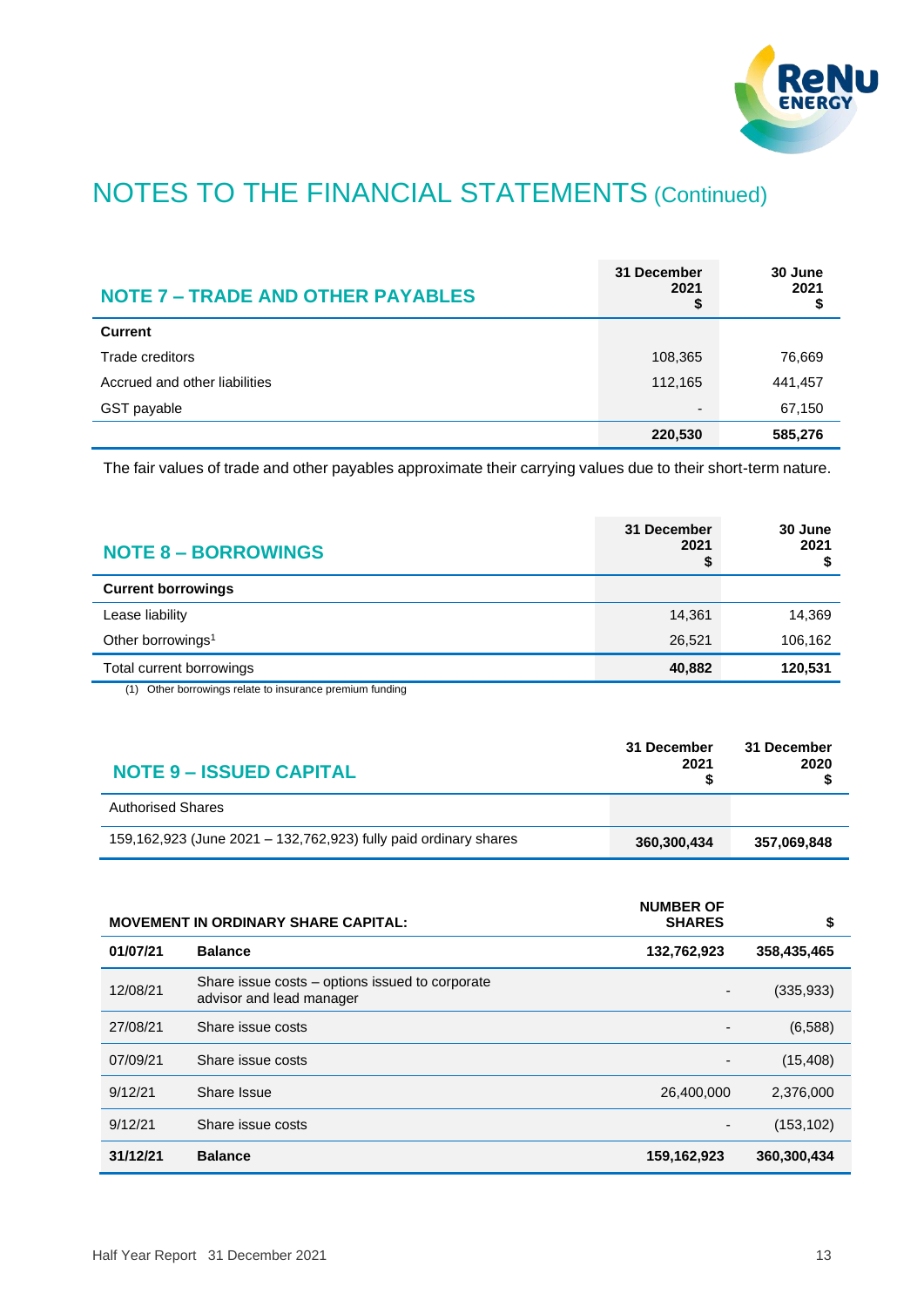

## **NOTE 9 – ISSUED CAPITAL (Continued)**

#### **Shares**

A total of 26,400,000 shares were issued on 9 December 2021 in respect of a private placement to sophisticated and institutional investors raising \$2,376,000 before costs.

1,800,000 shares were awarded to the Board and CEO in December 2021, subject to shareholder approval. The award was in recognition of work completed during 2021, including addressing long standing liabilities from previous operations, achieving reduced operating costs, raising capital and implementing a strategy to be one of the only ASX listed companies focussed on acquiring strategic stakes in and nurturing renewable and clean energy projects and technologies. Shareholders approved the award on 1 February 2022 and the shares were issued on 8 February 2022. An amount of \$162,000 has been included in the Share Based Payments Reserve in the Consolidated Statement of Changes in Equity for the six months ended 31 December 2021 relating to the fair value of the shares awarded.

### **Listed Options**

20,776,291 listed options (ASX: RNEO) exercisable at \$0.07 (7 cents) each on or before 31 December 2023 were issued during the half-year as follows:

- 13,276,291 listed options were issued on 26 August 2021 as part of the share placement to professional sophisticated investors referred to above. Subscribers received one (1) free attaching option for every two (2) shares subscribed for.
- A further 7,500,000 unlisted options were issued on 26 August 2021 to Peak Asset Management for acting as corporate adviser and lead manager to the placement.

The 7,500,000 listed options granted to Peak Asset Management are accounted for as a share based payment in respect of the services provided. The fair value at grant date is estimated using a Black Scholes model, taking into account the terms and conditions upon which the options were granted. The contractual life of each option granted is 2.4 years. There is no cash settlement of the options. The fair value of options granted during the six months ended 31 December 2021 of \$ 0.0448 per option was estimated on the date of issue using the following assumptions:

| Exercise Price (\$)                    | 0.07  |
|----------------------------------------|-------|
| Dividend yield (%)                     |       |
| Expected volatility (%)                | 168   |
| Risk-free interest rate (%)            | 0.18  |
| Expected life of share options (years) | 2.4   |
| Share price (\$)                       | 0.057 |

An amount of \$335,933 has been included in the statement of changes in equity for the six months ended 31 December 2021 under 'Share Capital' (being a cost of raising capital) relating to the fair value of the options granted to Peak Asset Management.

### **Terms and conditions of contributed equity**

Ordinary Shares entitle their holder to one vote, either in person or by proxy, at a meeting of the Company.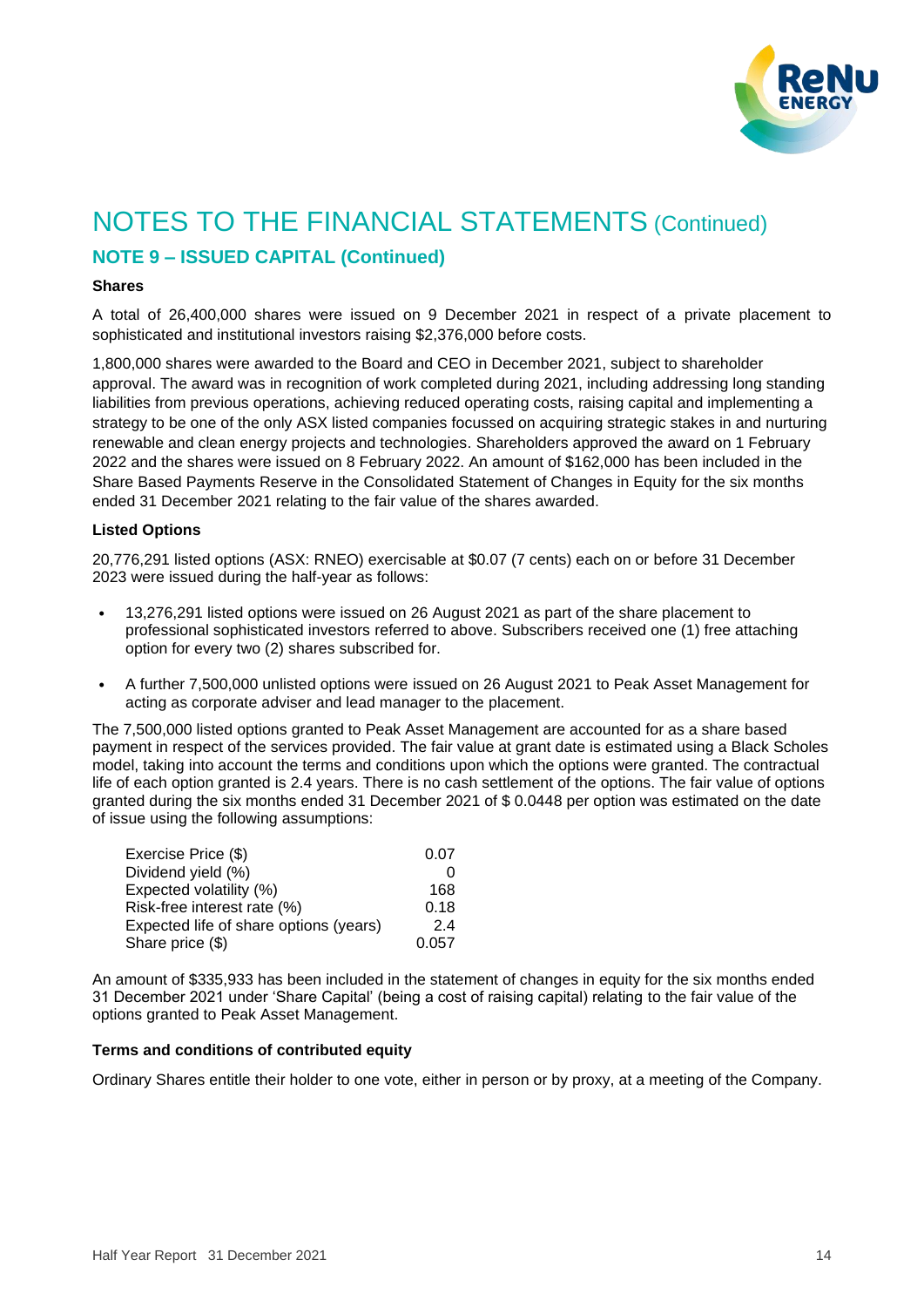

| <b>NOTE 10 - EARNINGS PER SHARE</b>                                                                                   | 6 months<br>ended 31<br><b>December</b><br>2021 | 6 months<br>ended 31<br><b>December</b><br>2020 |
|-----------------------------------------------------------------------------------------------------------------------|-------------------------------------------------|-------------------------------------------------|
| Basic and diluted earnings/(loss) per share attributable to the equity<br>holders (cents per share):                  |                                                 |                                                 |
| From continuing operations                                                                                            | (0.80)                                          | (0.39)                                          |
| From discontinued operations                                                                                          |                                                 | 0.10                                            |
| The following reflects the income and share data used in the calculations of basic<br>and diluted earnings per share: |                                                 |                                                 |
| Net loss attributable to equity shareholders (\$'000):                                                                |                                                 |                                                 |
| From continuing operations                                                                                            | (1,093,255)                                     | (459, 384)                                      |
| From discontinued operations                                                                                          |                                                 | 110,325                                         |
| Weighted average number of ordinary shares used in calculation of basic<br>earnings per share (number of shares)      | 136,369,479                                     | 118,427,390                                     |

## **NOTE 11 – SEGMENT INFORMATION**

During the prior period, the Group operated in two segments, being bioenergy and geothermal exploration and evaluation. The geothermal segment existed only to complete remediation activities. All operations are located in Australia.

The Group did not incur any net expenditure in the geothermal segment during the half year, following the successful abandonment of the two remaining geothermal wells located in the Cooper Basin in South Australia during April 2021. The bioenergy segment discontinued during the prior period following the sale of the Group's bioenergy assets during August 2020.

Operating segments are identified on the basis of internal reports that are regularly reviewed and used by the CEO and Board of Directors (chief operating decision makers) in order to allocate resources to the segment and assess its performance. The financial information presented to the chief operating decision makers uses EBITDA (including proportionate consolidation of associates' results) as a measure to assess performance. Group assets and liabilities are not presented by segment to the chief operating decision makers.

Unless otherwise stated, all amounts reported to the CEO and Board of Directors as the chief operating decision makers are in accordance with the Group's accounting policies.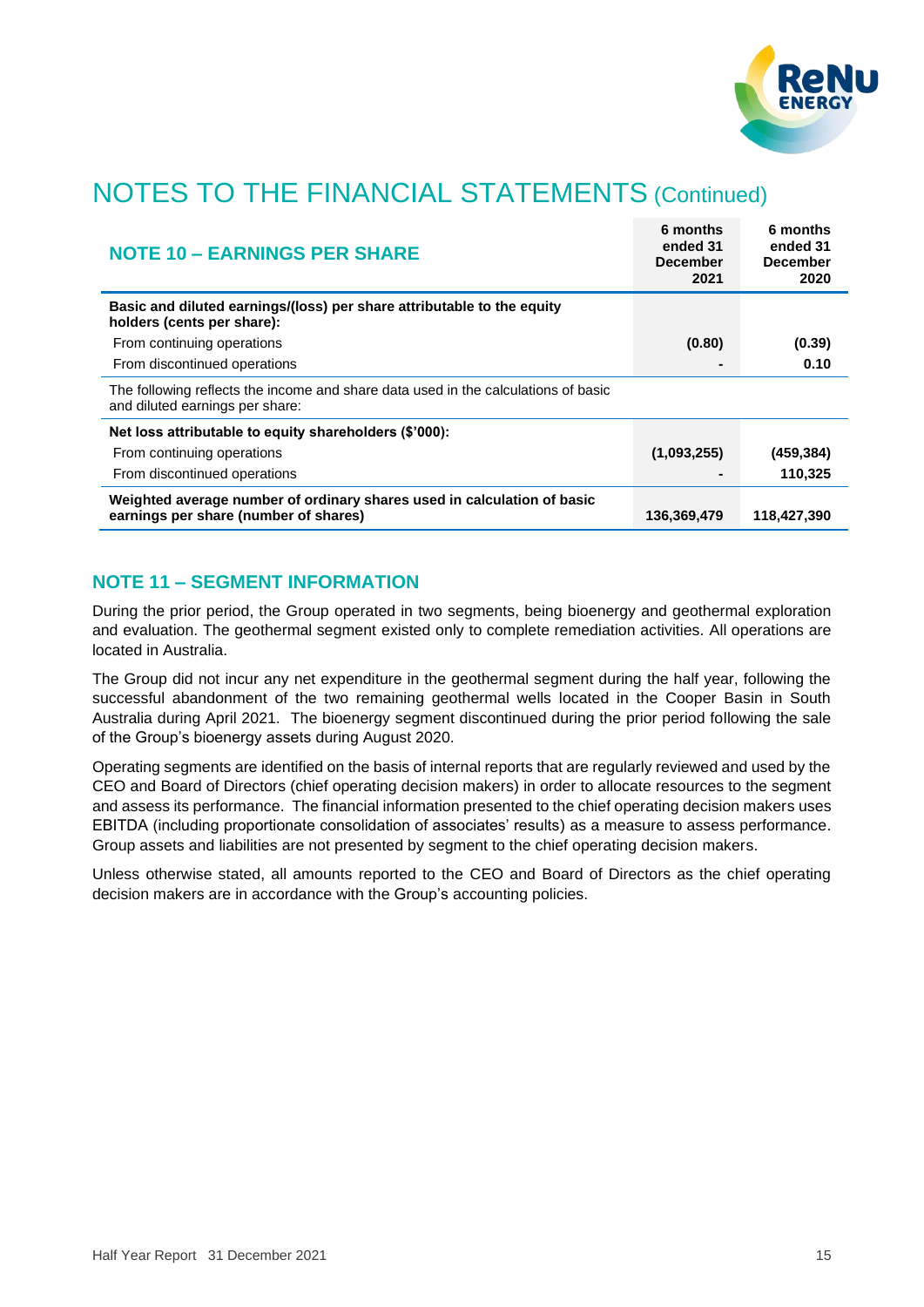

# NOTES TO THE FINANCIAL STATEMENTS (Continued) **NOTE 11 – SEGMENT INFORMATION (Continued)**

### **Segment Information**

The following table represents financial information for the Group's operating segments for the six months ended 31 December 2021.

| Half Year Ended 31 December 2021          |                  |                |             | <b>Reconciliation to loss from</b><br>continuing operations after tax |                                                  |                     |
|-------------------------------------------|------------------|----------------|-------------|-----------------------------------------------------------------------|--------------------------------------------------|---------------------|
|                                           | <b>Bioenergy</b> | Geothermal     | Corporate   | <b>Segment</b><br>totals                                              | <b>Discontinued</b><br>operations <sup>(1)</sup> | <b>Consolidated</b> |
|                                           | \$               | \$             | \$          | \$                                                                    | \$                                               | \$                  |
| Revenue and income                        |                  |                |             |                                                                       |                                                  |                     |
| From external customers                   |                  |                |             |                                                                       |                                                  |                     |
| - Other                                   |                  |                | 14,099      | 14,099                                                                |                                                  | 14,099              |
| - Recoupment of<br>rehabilitation costs   |                  |                |             |                                                                       |                                                  |                     |
| - Interest income                         |                  |                | 3,074       | 3,074                                                                 |                                                  | 3,074               |
| <b>Expenses</b>                           |                  |                | (1.078.380) | (1.078.380)                                                           |                                                  | (1.078.380)         |
| <b>EBITDA</b>                             |                  | $\blacksquare$ | (1,061,207) | (1,061,207)                                                           |                                                  | (1,061,207)         |
| Gain on sale of<br>associate              |                  |                |             |                                                                       |                                                  |                     |
| <b>Statutory EBITDA</b>                   |                  |                | (1,061,207) | (1,061,207)                                                           |                                                  | (1,061,207)         |
| Share of loss from<br>associate           |                  |                |             |                                                                       |                                                  |                     |
| Depreciation                              |                  |                | (29, 225)   | (29, 225)                                                             |                                                  | (29, 225)           |
| Interest expense                          |                  |                | (2,822)     | (2,822)                                                               |                                                  | (2,822)             |
| Loss after tax                            |                  |                | (1,093,255) | (1,093,255)                                                           | -                                                | (1,093,255)         |
| Loss from continuing operations after tax |                  |                | (1,093,255) | (1,093,255)                                                           |                                                  | (1,093,255)         |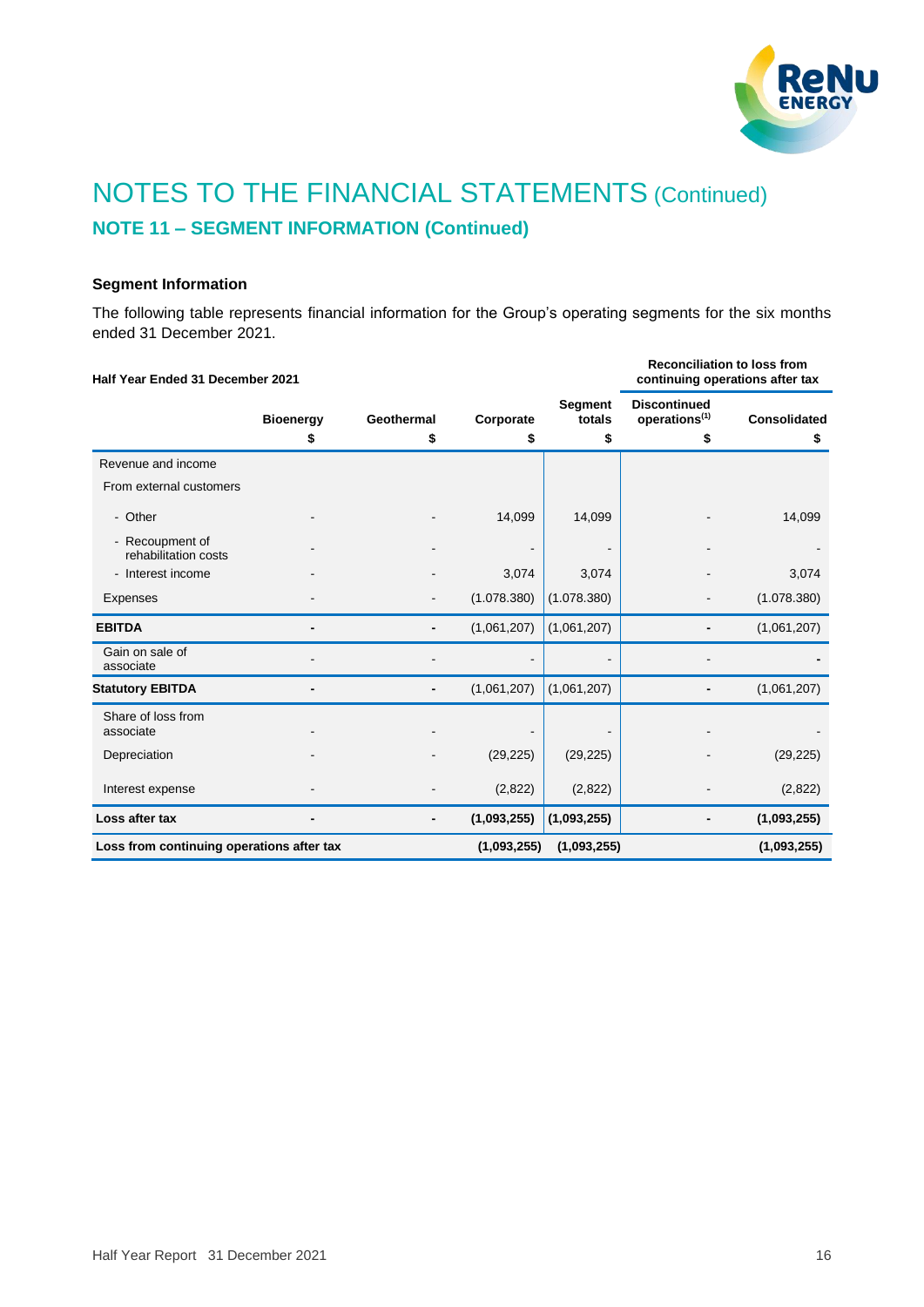

# NOTES TO THE FINANCIAL STATEMENTS (Continued) **NOTE 11 – SEGMENT INFORMATION (Continued)**

| Half Year Ended 31 December 2020              |                        |                  |                      |                                |                                                        | <b>Reconciliation to loss from</b><br>continuing operations after tax |
|-----------------------------------------------|------------------------|------------------|----------------------|--------------------------------|--------------------------------------------------------|-----------------------------------------------------------------------|
|                                               | <b>Bioenergy</b><br>\$ | Geothermal<br>\$ | Corporate<br>\$      | <b>Segment</b><br>totals<br>\$ | <b>Discontinued</b><br>operations <sup>(1)</sup><br>\$ | <b>Consolidated</b><br>\$                                             |
| Revenue and income<br>From external customers |                        |                  |                      |                                |                                                        |                                                                       |
| - Other                                       |                        |                  | 278,289              | 278,289                        |                                                        | 278,289                                                               |
| - Recoupment of<br>rehabilitation costs       |                        | 98,569           |                      | 98,569                         |                                                        | 98,569                                                                |
| - Interest income<br><b>Expenses</b>          |                        | (94,098)         | 20,207<br>(734, 374) | 20,207<br>(828, 472)           |                                                        | 20,207<br>(828, 472)                                                  |
| <b>EBITDA</b>                                 |                        | 4,471            | (435, 878)           | (431, 407)                     |                                                        | (431, 407)                                                            |
| Gain on sale of<br>associate                  | 131,751                |                  | $\blacksquare$       | 131,751                        | (131, 751)                                             |                                                                       |
| <b>Statutory EBITDA</b>                       | 131,751                | 4,471            | (435, 878)           | (299, 656)                     | (131, 751)                                             | (431, 407)                                                            |
| Share of loss from<br>associate               | (21, 426)              |                  |                      | (21, 426)                      | 21,426                                                 |                                                                       |
| Depreciation                                  |                        |                  | (27, 389)            | (27, 389)                      |                                                        | (27, 389)                                                             |
| Interest expense                              |                        |                  | (588)                | (588)                          |                                                        | (588)                                                                 |
| Loss after tax                                | 110,325                | 4,471            | (463, 855)           | (349, 059)                     | (110, 325)                                             | (459, 384)                                                            |
| Loss from continuing operations after tax     |                        |                  |                      |                                |                                                        | (459, 384)                                                            |

(1) Discontinued operations relate to the bioenergy assets.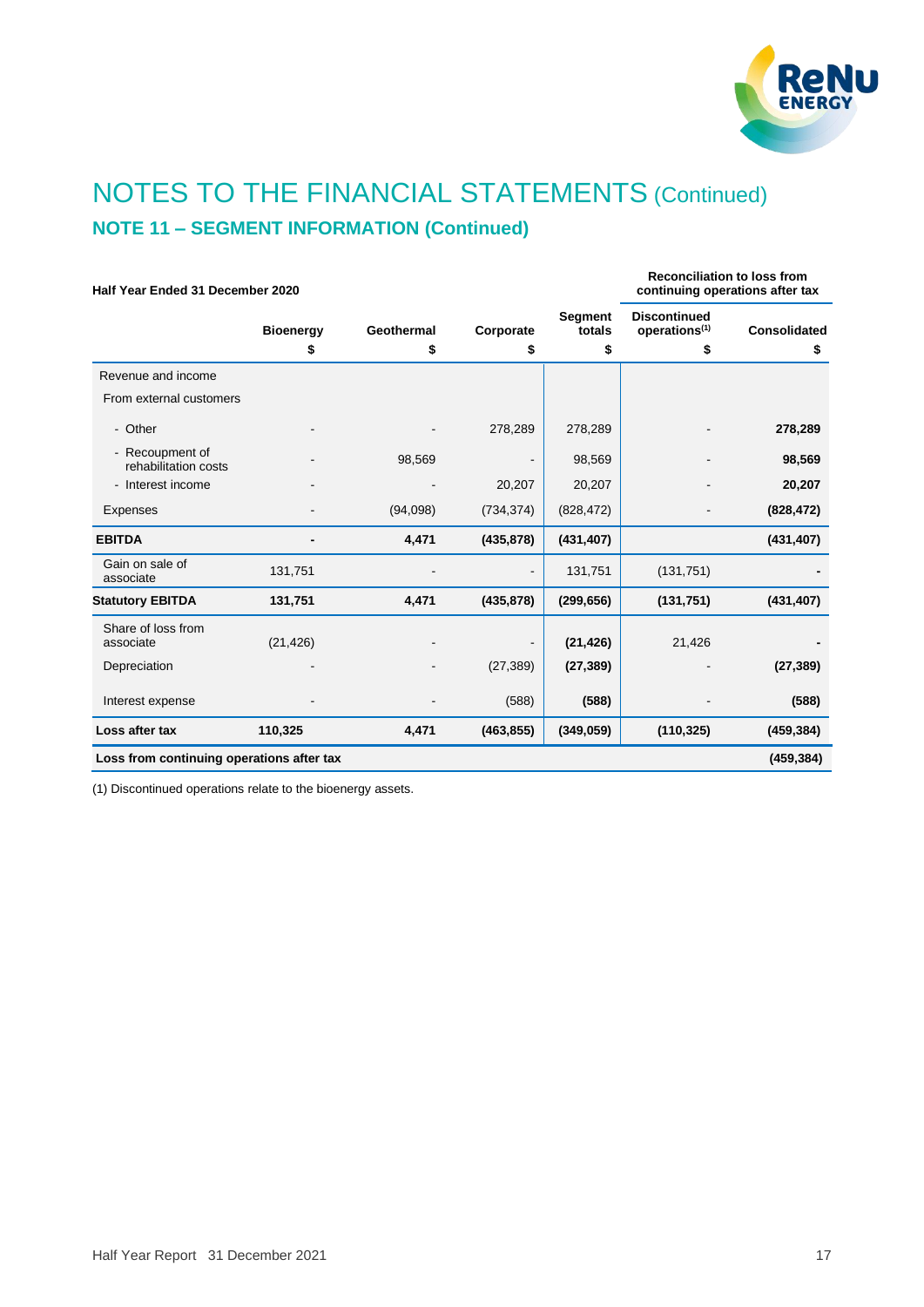

## **NOTE 12 – DISCONTINUED OPERATIONS**

During the half year ended 31 December 2020, the Group disposed of its 30% interest in the Goulburn and AJ Bush bioenergy projects for a consideration of \$500,000 to its Alliance Partner, Resonance Industrial Water Infrastructure Fund.

The results from these two bioenergy projects up until the date of sale have been classified as discontinued operations.

| (a) Profit from discontinued operations after tax | 6 months ended 6 months ended<br>31 December<br>2021 | 31 December<br>2020 |
|---------------------------------------------------|------------------------------------------------------|---------------------|
|                                                   | \$                                                   | \$                  |
| Share of associated companies profit/(loss)       |                                                      | (21, 426)           |
| Gain/(loss) on disposal of subsidiary             |                                                      | 131,751             |
| Net profit/(loss) from discontinued operations    |                                                      | 110,325             |
| Net profit from discontinued operations after tax |                                                      | 110,325             |
|                                                   |                                                      |                     |
| Net cash flows from discontinued operations       |                                                      |                     |
| Net cash inflow from operating activities         |                                                      | 25,000              |
| Net cash inflow from investing activities         |                                                      | 500,000             |

| (b) Details of the sale of the discontinued operations | 31 December<br>2021<br>\$ | 31 December<br>$2020^{(1)}$ |
|--------------------------------------------------------|---------------------------|-----------------------------|
| Consideration received or receivable                   |                           |                             |
| Cash consideration received or receivable              | -                         | 500,000                     |
| Net assets sold / de-recognised                        | $\overline{\phantom{0}}$  | (368, 249)                  |
| Gain/(loss) on sale                                    | -                         | 131.751                     |

(1) Relates to the disposal of the 30% interest in the bioenergy projects on 5 August 2020.

## **NOTE 13 – CONTINGENT ASSETS AND LIABILITIES**

Since the last annual reporting date there has been no material change in contingent liabilities or contingent assets.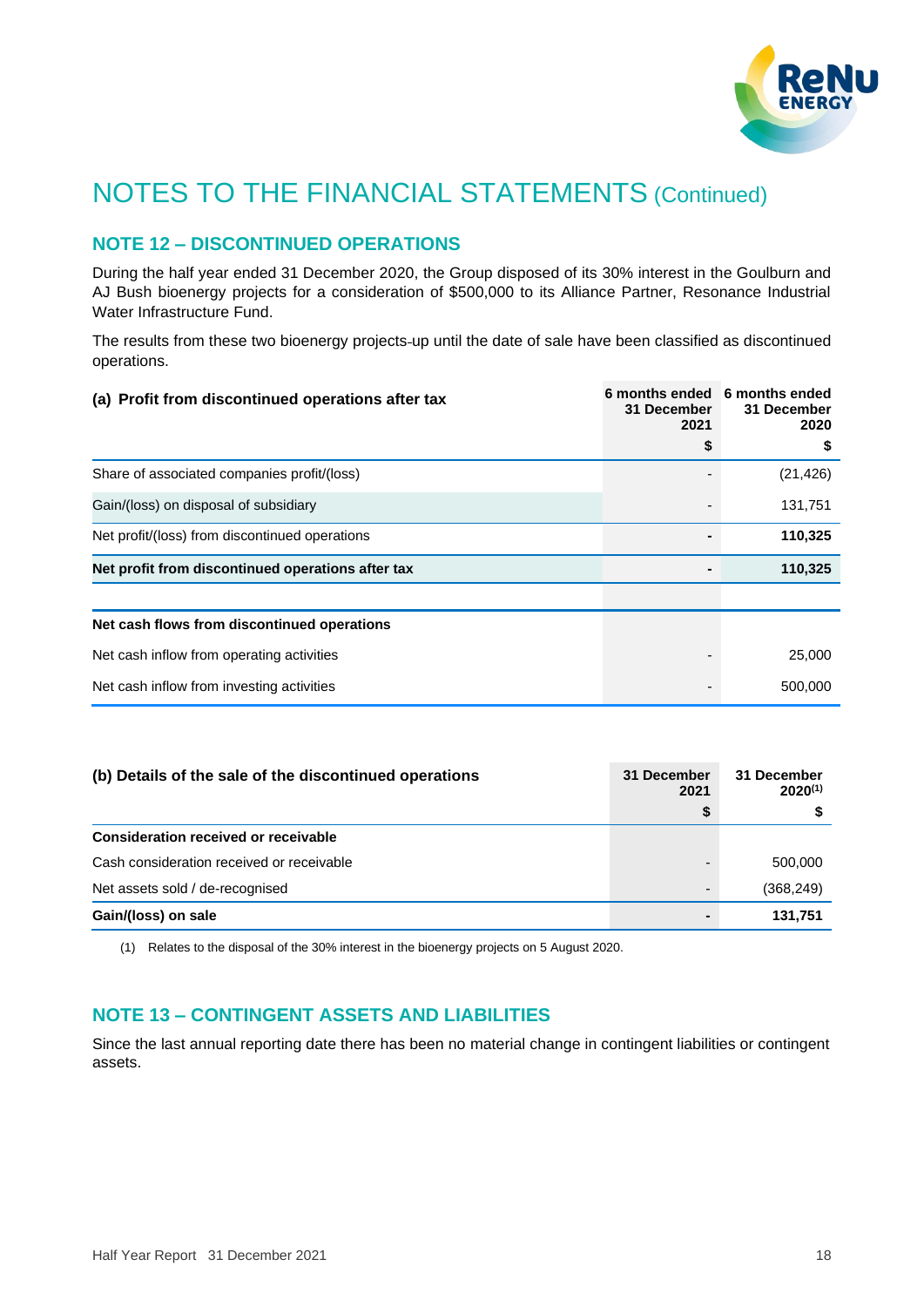

## **NOTE 14 – RELATED PARTY DISCLOSURES**

### **Transactions with Key Management Personnel**

The Group engaged Pacific Energy Partners Pty Ltd to provide consulting services. The key resource from Pacific Energy Partners Pty Ltd is T. Scholefield (Executive Director). Consulting fees of \$125,223 (2020: 132,625) were paid during the period. A portion of the consulting fees is recoverable by the Group under agreements with third parties.

## **NOTE 15 – FAIR VALUE MEASUREMENT**

### *Fair value hierarchy*

The following tables detail the Group's assets and liabilities, measured or disclosed at fair value, using a three level hierarchy, based on the lowest level of input that is significant to the entire fair value measurement, being:

Level 1: Quoted prices (unadjusted) in active markets for identical assets or liabilities that the entity can access at the measurement date

Level 2: Inputs other than quoted prices included within Level 1 that are observable for the asset or liability, either directly or indirectly

Level 3: Unobservable inputs for the asset or liability

| Consolidated - 31 Dec 2021                                                                                          | Level 1<br>\$ | Level 2<br>\$  | Level 3   | Total<br>\$ |
|---------------------------------------------------------------------------------------------------------------------|---------------|----------------|-----------|-------------|
| Assets<br>Ordinary shares at fair value through profit or loss<br>Convertible notes at fair value through profit or |               | ۰              | 950,000   | 950,000     |
| loss                                                                                                                | ۰             | ٠              | 300,000   | 300,000     |
| <b>Total assets</b>                                                                                                 |               | $\blacksquare$ | 1,250,000 | 1,250,000   |

There were no transfers between levels during the financial half-year. The carrying amounts of trade and other receivables and trade and other payables are assumed to approximate their fair values due to their short-term nature.

*Valuation techniques for fair value measurements categorised within level 2 and level 3*

Unquoted investments in ordinary shares and convertible notes have been valued using the price at which the respective entities most recently raised funds.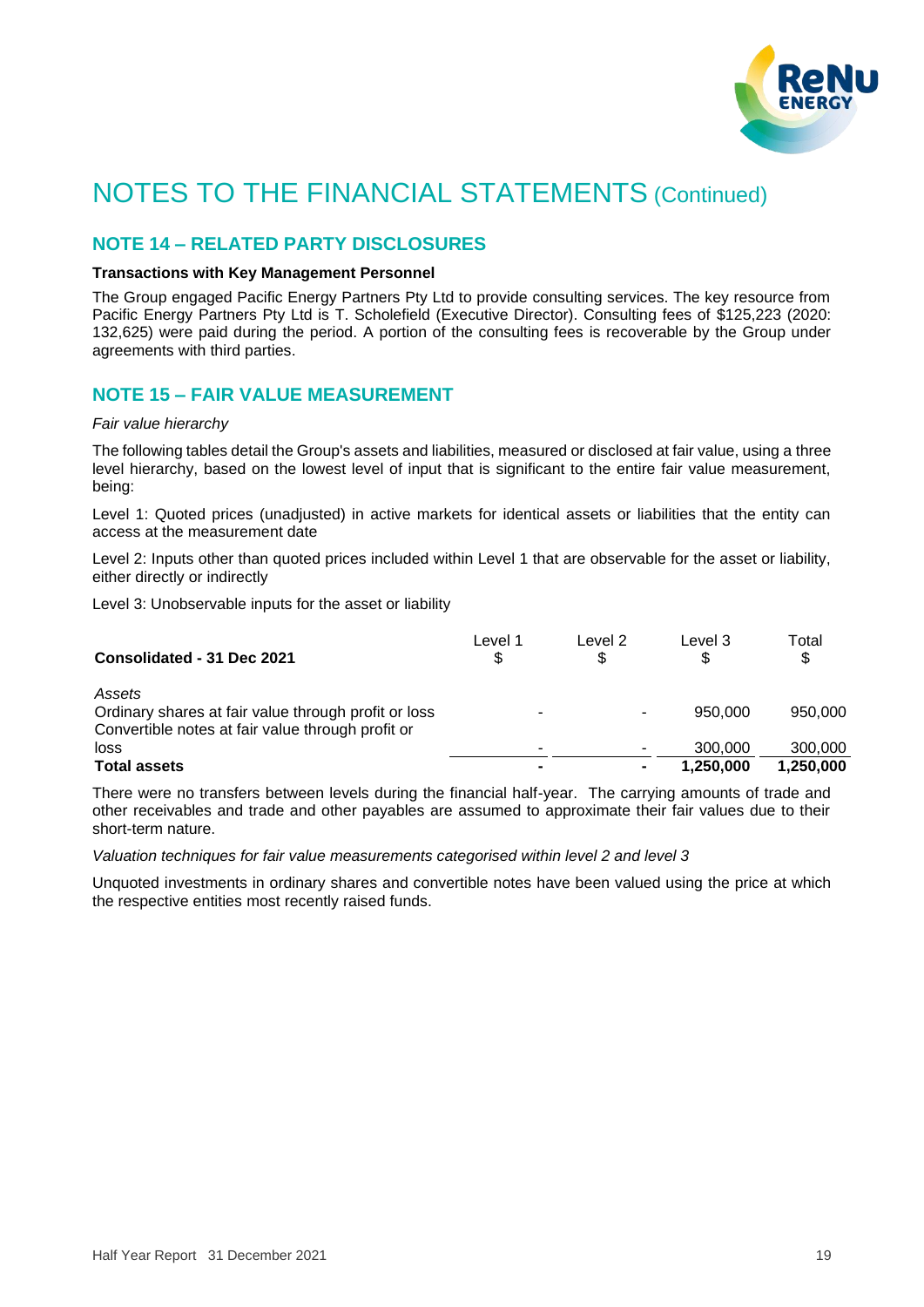

## **NOTE 15 – FAIR VALUE MEASUREMENT** (Continued)

### *Level 3 assets and liabilities*

Movements in level 3 assets and liabilities during the current financial half-year are set out below:

| Ordinary shares at<br>fair value through<br>profit or loss | Convertible notes at<br>fair value through<br>profit or loss | Total<br>\$ |
|------------------------------------------------------------|--------------------------------------------------------------|-------------|
| \$                                                         | \$                                                           |             |
| 950,000                                                    | 300,000                                                      | 1,250,000   |
| 950,000                                                    | 300,000                                                      | 1,250,000   |
|                                                            |                                                              |             |

## **NOTE 16 – EVENTS AFTER REPORTING PERIOD**

### **Investment in Uniflow Power Limited**

On 28 January 2022, ReNu Energy restructured its investment in Uniflow Power Limited (**Uniflow**). Under the restructured terms ReNu Energy:

- Converted its convertible notes in Uniflow (with a face value of \$300,000) and completed an unconditional \$50,000 subscription (both at 7.2 cents per share) to reach a 5% shareholding in Uniflow. Half of the subscription amount was satisfied through the provision of finance and administrative services to 31 January 2022.
- Holds an option to subscribe at the same price for a further number of shares equal to the amount to reach a 10% shareholding (based on the number of shares on issue after the conversion and subscription referred to above). The option in respect of 50% of the shares will lapse if not exercised within 12 months, the next 25% will lapse if not exercised within 18 months and the final 25% will lapse if not exercised within 24 months.
- Holds the right to nominate a Director to be appointed to the Uniflow Board so long as ReNu Energy's shareholding in Uniflow is at least 10%.
- Holds an anti-dilution right in all circumstances.

The revised investment structure provides ReNu Energy with flexibility to pursue the other clean energy and renewable projects in its portfolio and the option to increase its stake in Uniflow at the entry price should an increase in valuation occur.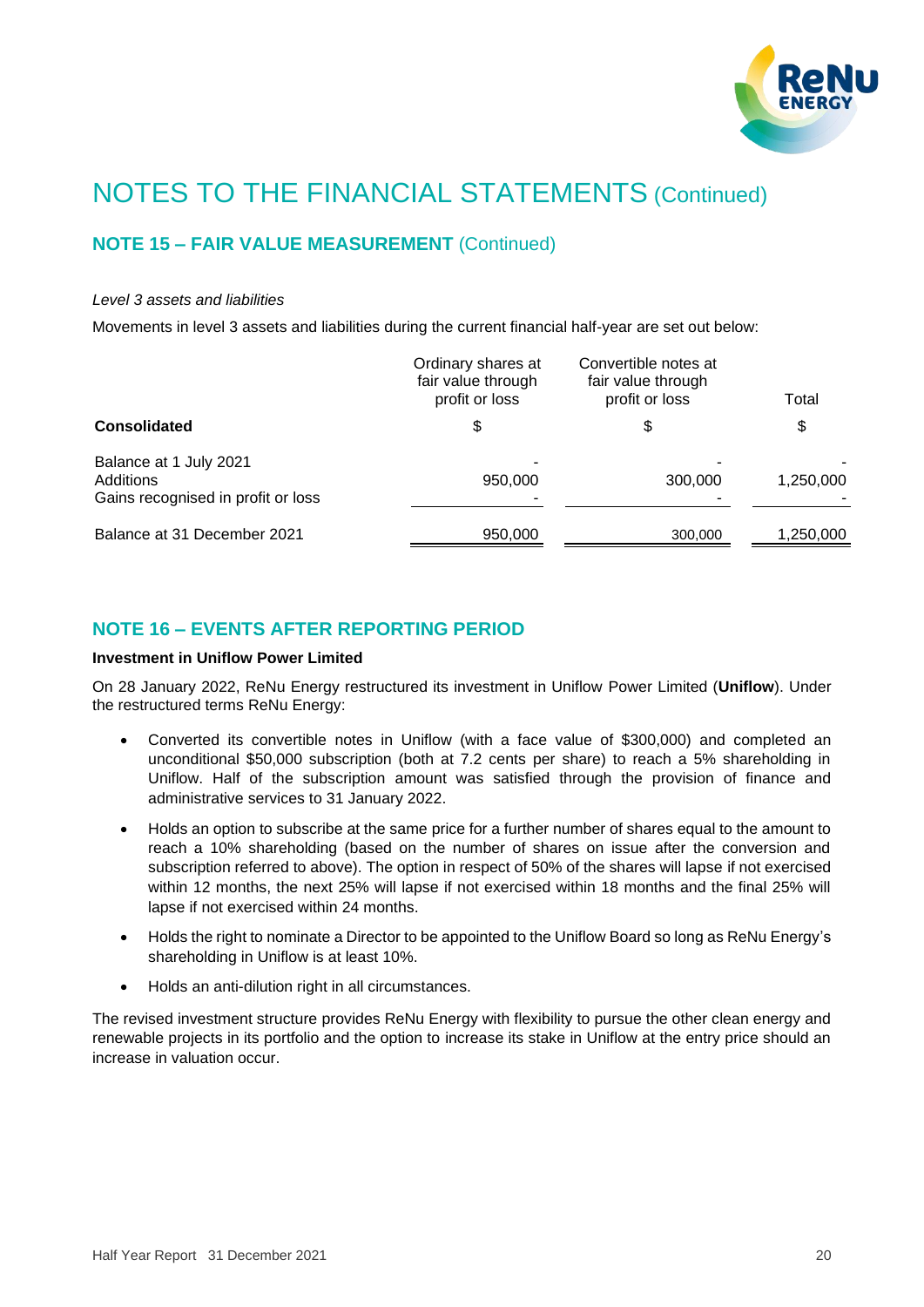

## **NOTE 16 – EVENTS AFTER REPORTING PERIOD** (Continued)

### **Extraordinary General Meeting**

ReNu Energy held an Extraordinary General Meeting (**EGM**) on 1 February 2022. The main purpose of the EGM was to consider the proposed acquisition of Countrywide Renewable Hydrogen Limited (**CRH**) by obtaining shareholder approval for:

- The acquisition by the three founders of CRH (**CRH Founders**) of up to 99,793,109 ReNu Energy Shares in consideration for the sale of their shares in CRH; and
- The significant change in the scale of ReNu Energy's operations as a result of the proposed acquisition.

The EGM also took the opportunity to seek resolutions from ReNu Energy Shareholders for:

- **Placement capacity** to ratify the prior issue of ReNu Energy Shares and ReNu Energy Options under the Placement announced on 6 December 2021;
- **Broker Options** to approve the grant of 5,000,000 ReNu Energy Options to Peak Asset Management in consideration for acting as Corporate Adviser and Lead Manager to the Placement announced on 6 December 2021;
- **SPP Options** to approve the grant up to 4,166,667 ReNu Energy Options (reserving the right to accept oversubscriptions if there is sufficient demand) in relation to the share purchase plan announced on 6 December 2021;
- **SPP Options (Chairman)** to approve the grant of up to 83,334 ReNu Energy Options to the Chairman for his proposed participation in the share purchase plan announced on 6 December 2021;
- **CY21 Bonus Shares** to approve the issue of ReNu Energy Shares granted on 15 December 2021, to the current Directors and CEO as a bonus, in recognition of work completed during 2021; and
- **Loan Share Plan** to approve the issue of ReNu Energy Shares under the ReNu Energy Loan Share Plan to the current Directors and CEO, and two additional Directors nominated by CRH to be appointed (subject to Completion of the Proposed Transaction). The Loan Share Plan is ReNu Energy's loan funded share plan pursuant to which ReNu Energy Shares are acquired by the participants using a loan made available to them by ReNu Energy. The shares are issued to participants at market value and are subject to vesting conditions comprising the continued employment for a specified period and achievement of certain share price targets

All of the resolutions considered by shareholders at the EGM were held by poll and duly passed.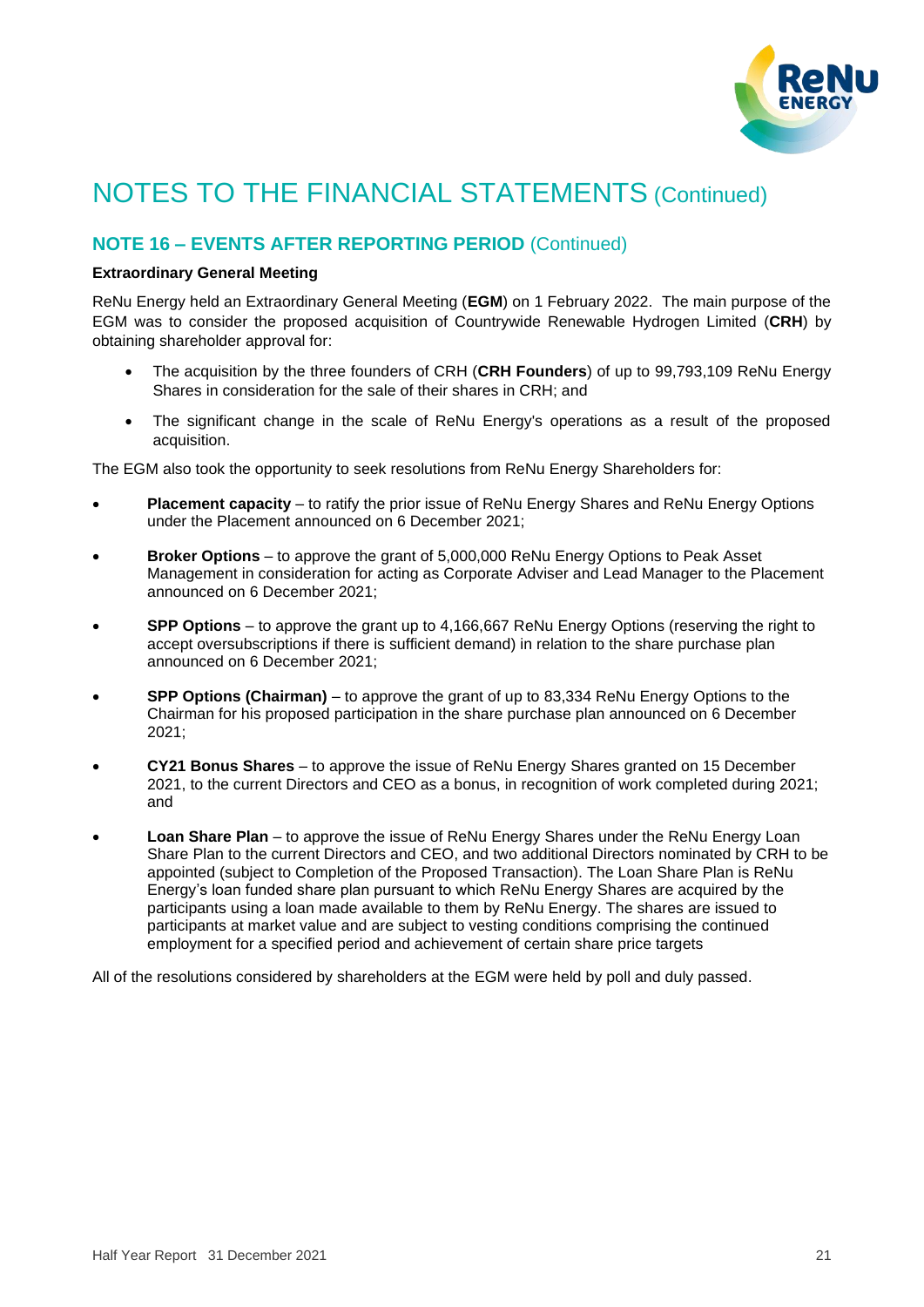

## **NOTE 16 – EVENTS AFTER REPORTING PERIOD** (Continued)

### **Acquisition of CRH**

ReNu Energy completed the acquisition of 100% of the issued share capital of CRH on 8 February 2022. The acquisition was originally announced on 10 November 2021.

CRH is an Australian hydrogen business that originates green hydrogen projects with a view to developing them in collaboration with project partners and governments, initially targeting domestic market demand and where viable, expanding the projects to meet future export demand. CRH's business model is to retain equity in each project as it moves through development, into production and revenue generation.

ReNu Energy will issue a total of 134,659,520 ordinary shares to the shareholders of CRH as consideration for the acquisition (Consideration Shares), comprising 124,680,159 Consideration Shares which were issued on 8 February 2022 and a further 9,979,361 Consideration Shares to be issued to the CRH Founders following preparation of completion accounts and subject to any purchase price adjustments for working capital. The CRH founders and Peak Asset Management have agreed to a voluntary escrow of 100% of their Consideration Shares for 12 months, 75% of their Consideration Shares for 18 months, and 50% of their Consideration Shares for 24 months.

Through the acquisition, ReNu Energy gains a foothold in the growing green hydrogen industry through the Melbourne Hydrogen Hub, Hydrogen Tasmania and Hydrogen Portland opportunities, and a pipeline of early stage opportunities in Canada and the USA.

The transaction will be accounted for as an asset acquisition in ReNu Energy's 2022 full year report.

### **Board appointments**

Coinciding with the completion of the acquisition of CRH, on 8 February 2022 ReNu Energy appointed CRH's Managing Director, Mr Geoffrey Drucker as an Executive Director of ReNu Energy and CRH's Chair, Ms Susan Oliver AM as a Non-Executive Director of ReNu Energy.

Mr Drucker is an experienced senior executive with a background in the renewable energy sector spanning three decades. He has extensive expertise in the renewable sector including renewable project initiation experience. Mr Drucker commenced his career with State Electricity Commission of Victoria and has held roles with PwC and several private consultancies. Mr Drucker holds a Bachelor of Economics and has been admitted as a Certified Practising Accountant. Mr Drucker will continue to act as Executive Director of the CRH business.

Ms Oliver is an accomplished leader and non-executive director with 25 years' experience at a director and senior executive level. Ms Oliver has extensive Board and governance experience with listed companies including Transurban Group, Centro Group, Programmed Group, Coffey International and the Just Group. She serves on the Investment Committee for IFM Investors and is founding Chair of Scale Investors. Her Order of Australia was awarded for services to business and women. Ms Oliver holds a Bachelor of Property and Construction and a Certificate in Financial Management.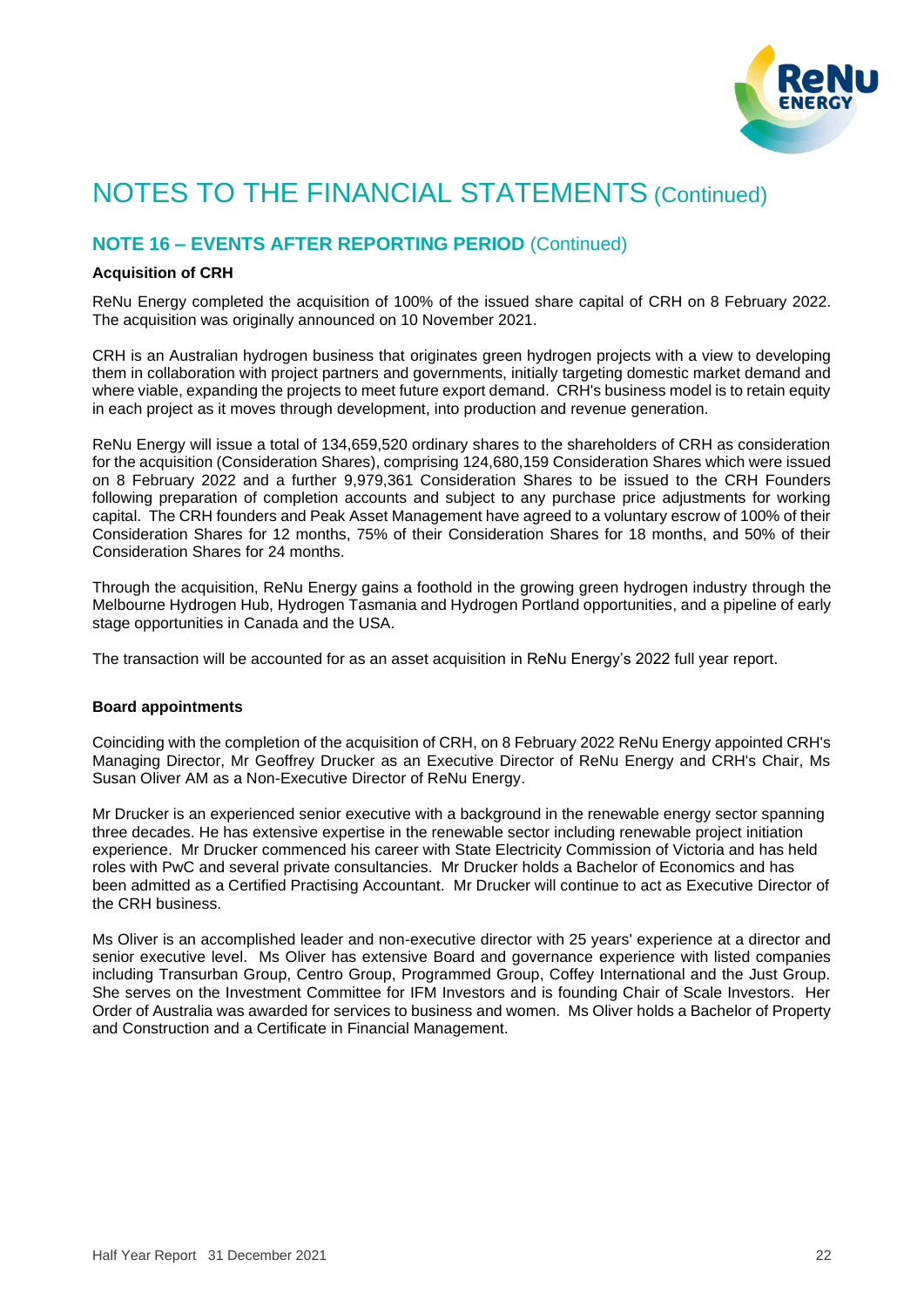

## **NOTE 16 – EVENTS AFTER REPORTING PERIOD** (Continued)

### **Share Purchase Plan**

The ReNu Energy Share Purchase Plan (**SPP**) announced on 6 December 2021 closed on 11 February 2022. The SPP raised 1,246,800. Under the terms of the SPP, Eligible Shareholders were able to apply for up to \$30,000 worth of shares. The SPP shares were issued at 9 cents per share. Subscribers also received 1 free ASX listed attaching option (ASX: RNEO) for every 4 shares subscribed for, with an exercise price of 7 cents per share and an expiry date of 31 December 2023.

ReNu Energy issued and allotted 13,853,318 new shares and 3,463,403 attaching options on 18 February 2022.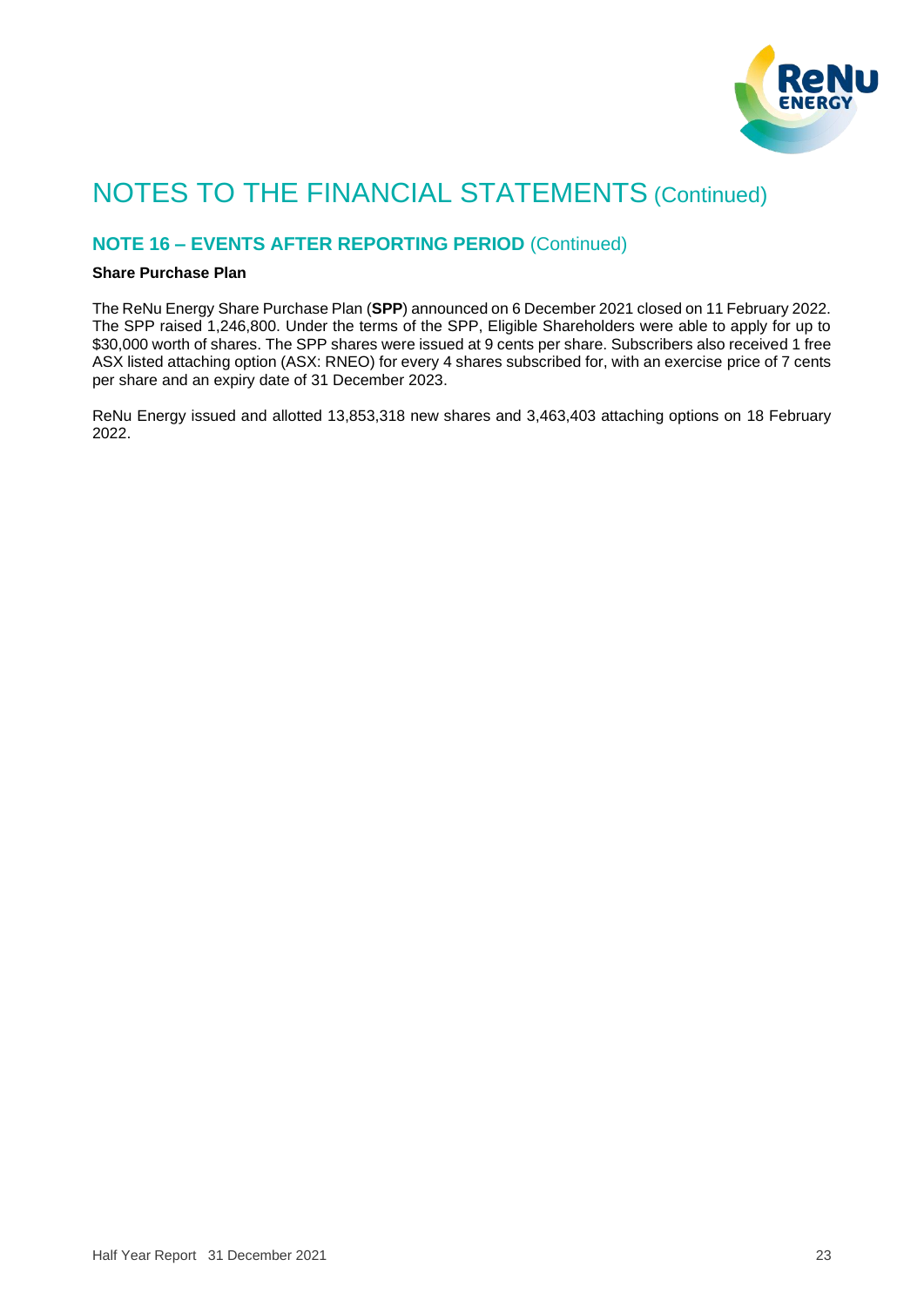

# DIRECTORS' DECLARATION

In accordance with a resolution of the Directors of ReNu Energy Limited, I state that:

- 1. In the opinion of the Directors:
	- (a) the financial statements and notes of the Consolidated Entity are in accordance with the *Corporations Act 2001*, including:
		- i. giving a true and fair view of the financial position as at 31 December 2021 and the performance for the half year ended on that date of the Consolidated Entity;
		- ii. complying with Accounting Standard AASB 134 *Interim Financial Reporting* and the *Corporations Regulations 2001*; and
	- (b) there are reasonable grounds to believe that the Company will be able to pay its debts as and when they become due and payable.

On behalf of the Board.

 $\sqrt{\sqrt{c}}$ 

Boyd White Chairman Brisbane 28 February 2022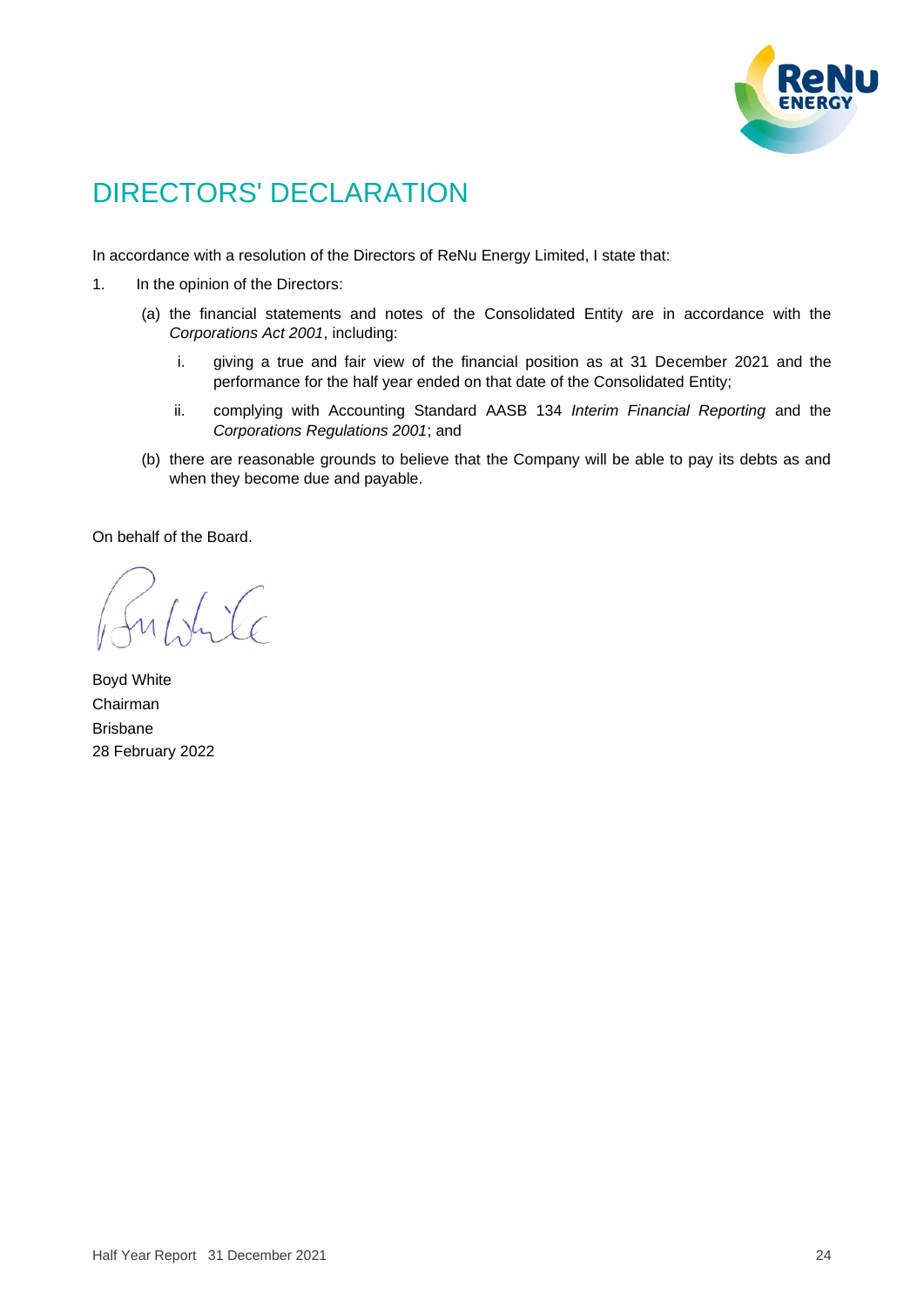

# AUDITORS' INDEPENDENCE DECLARATION



Tel: +61 7 3237 5999 Fax: +61 7 3221 9227 **www.bdo.com.au** 

Level 10, 12 Creek St Brisbane QLD 4000 GPO Box 457 Brisbane QLD 4001 Australia

## **DECLARATION OF INDEPENDENCE BY R M SWABY TO THE DIRECTORS OF RENU ENERGY LIMITED**

As lead auditor for the review of ReNu Energy Limited for the half-year ended 31 December 2021, I declare that, to the best of my knowledge and belief, there have been:

- 1. No contraventions of the auditor independence requirements of the *Corporations Act 2001* in relation to the review; and
- 2. No contraventions of any applicable code of professional conduct in relation to the review.

This declaration is in respect of ReNu Energy Limited and the entities it controlled during the period

ufraly

**R M Swaby**  Director

**BDO Audit Pty Ltd**

Brisbane, 28 February 2022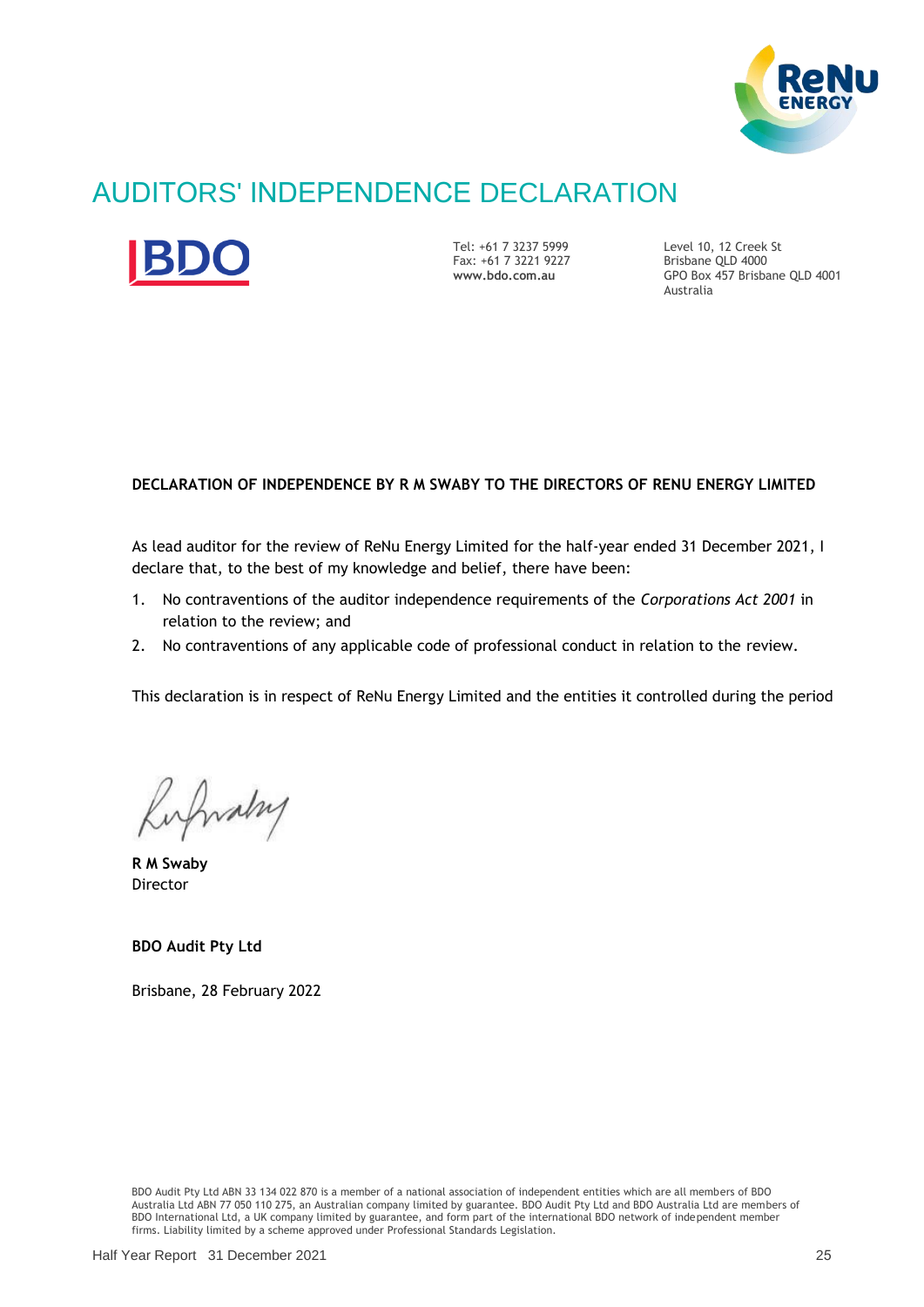

Tel: +61 7 3237 5999 Fax: +61 7 3221 9227 **www.bdo.com.au**

Level 10, 12 Creek St Brisbane QLD 4000 GPO Box 457 Brisbane QLD 4001 Australia

## **INDEPENDENT AUDITOR'S REVIEW REPORT**

To the members of ReNu Energy Limited

## **Report on the Half-Year Financial Report**

### **Conclusion**

We have reviewed the half-year financial report of ReNu Energy Limited (the Company) and its subsidiaries (the Group), which comprises the consolidated statement of financial position as at 31 December 2021, the consolidated statement of profit or loss and other comprehensive income, the consolidated statement of changes in equity and the consolidated statement of cash flows for the halfyear ended on that date, a summary of significant accounting policies and other explanatory information, and the directors' declaration.

Based on our review, which is not an audit, we have not become aware of any matter that makes us believe that the accompanying half-year financial report of the Group does not comply with the *Corporations Act 2001* including:

- (i) Giving a true and fair view of the Group's financial position as at 31 December 2021 and of its financial performance for the half-year ended on that date; and
- (ii) Complying with Accounting Standard AASB 134 *Interim Financial Reporting* and the *Corporations Regulations 2001.*

### **Basis for conclusion**

We conducted our review in accordance with ASRE 2410 *Review of a Financial Report Performed by the Independent Auditor of the Entity*. Our responsibilities are further described in the *Auditor's Responsibilities for the Review of the Financial Report* section of our report. We are independent of the Company in accordance with the auditor independence requirements of the *Corporations Act 2001*  and the ethical requirements of the Accounting Professional and Ethical Standards Board's APES 110 *Code of Ethics for Professional Accountants (including Independence Standards)* (the Code) that are relevant to the audit of the annual financial report in Australia. We have also fulfilled our other ethical responsibilities in accordance with the Code.

We confirm that the independence declaration required by the *Corporations Act 2001* which has been given to the directors of the Company, would be the same terms if given to the directors as at the time of this auditor's review report.

### **Material uncertainty relating to going concern**

We draw attention to Note 2(E) in the financial report which describes the events and/or conditions which give rise to the existence of a material uncertainty that may cast significant doubt about the Group's ability to continue as a going concern and therefore the Group may be unable to realise its assets and discharge its liabilities in the normal course of business. Our conclusion is not modified in respect of this matter.

BDO Audit Pty Ltd ABN 33 134 022 870 is a member of a national association of independent entities which are all members of BDO Australia Ltd ABN 77 050 110 275, an Australian company limited by guarantee. BDO Audit Pty Ltd and BDO Australia Ltd are members of BDO International Ltd, a UK company limited by guarantee, and form part of the international BDO network of independent member firms. Liability limited by a scheme approved under Professional Standards Legislation.